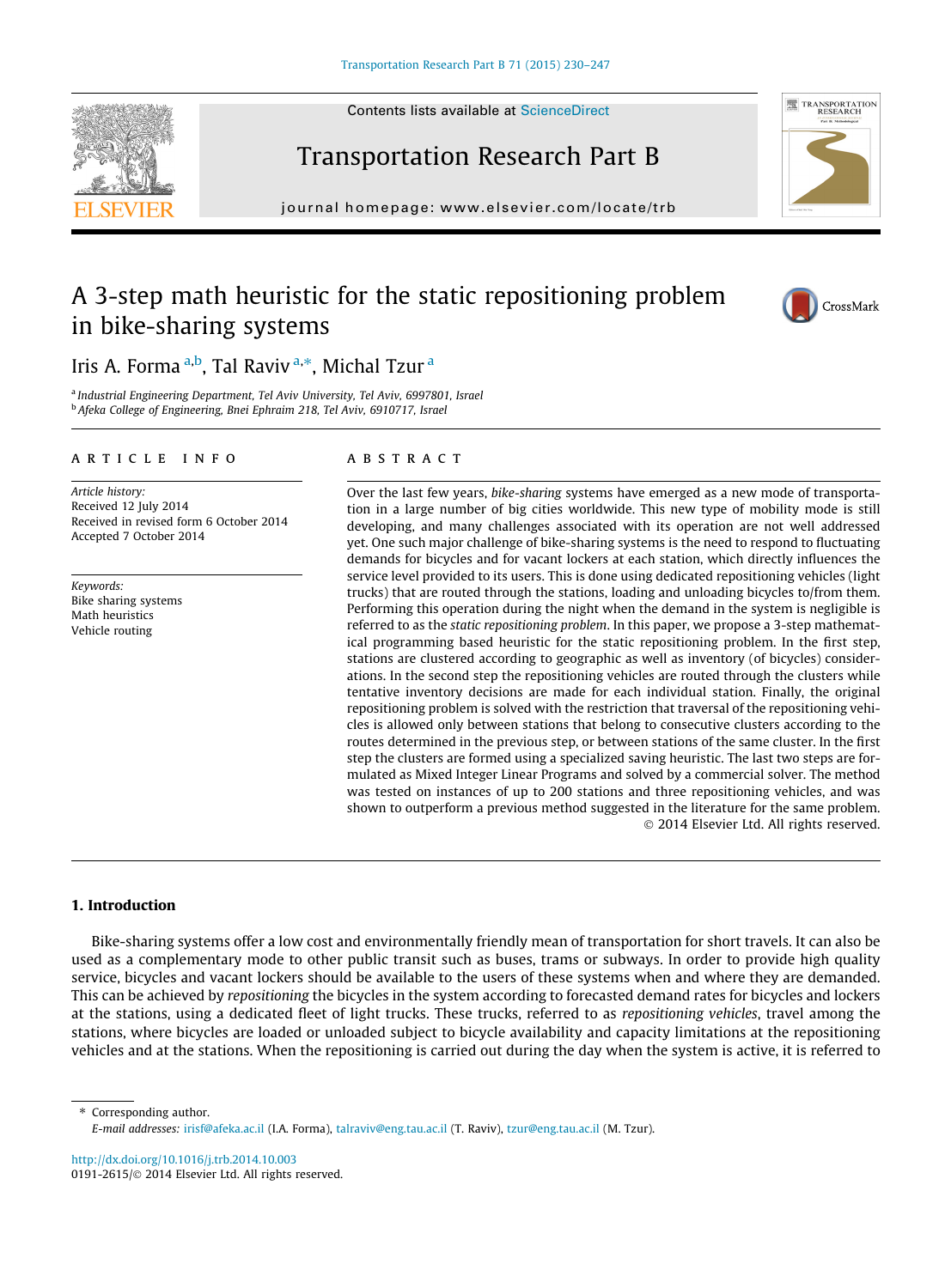In this paper we consider the static repositioning problem (SBRP), as defined in [Raviv et al. \(2013\)](#page-16-0). In particular, the goal is to minimize a weighted sum of the expected number of unserved users (due to shortage of both bicycles and lockers) during the next working day, and the total traveling distance. The planning horizon of the repositioning operation is limited in time, typically five to six hours, to reflect the fact that it should be completed before dawn. Loading and unloading times of bicycles at the stations are taken into account; in practice, the loading and unloading operation amounts to most of the working time of the repositioning crew. [Raviv et al. \(2013\)](#page-16-0) propose several Mixed Integer Linear Program formulations for the SBRP. Their numerical experiment shows that the formulation referred to as the arc-indexed (AI) is very effective for solving real life instances with up to 100 stations and two repositioning vehicles. In this paper we propose a 3-step math heuristic that is based on a new clustering concept and on the AI formulation. We show that our heuristic produces solutions with small optimality gaps for large instances.

In the first step of our heuristic, stations are clustered according to geographic as well as inventory (of bicycles) considerations. In the second step the repositioning vehicles are routed through the clusters while tentative inventory decisions are made for each individual station. Finally, in the third step the exact routing of the repositioning vehicles is determined, along with the (possibly revised) number of bicycles to be loaded and unloaded at each station. The routing decisions are subject to restrictions imposed by the solution of the previous step.

The goal of the first step is to create clusters of stations that are geographically close together and that are likely to be visited successively within the same route. Moreover, they are formed such that their requirements for loading and unloading bicycles are complementary. The purpose of the second step is to determine the set of clusters that are visited by each repositioning vehicle and the sequence in which they are visited. These routing decisions are made together with some preliminary inventory decisions that take into consideration the time needed for the loading and unloading operations. These inventory decisions are subject to refinement in the third step, in which the original repositioning problem is solved with restrictions on the traversal of the repositioning vehicles. Namely, traversal is allowed only between stations that belong to consecutive clusters according to the routes determined in the previous step, or between stations of the same cluster. Since in this step the assignment of stations to repositioning vehicles is already fixed, the repositioning problem is solved for each vehicle separately. The last two steps are formulated as Mixed Integer Linear Programs that are similar to the AI formulation introduced in [Raviv et al. \(2013\),](#page-16-0) and solved using a commercial solver.

The applicability of the proposed method is numerically demonstrated by solving a variety of instances that are based on real data. The results indicate that near optimal solutions of real life instances with up to 200 stations and three repositioning vehicles can be obtained. These results significantly outperform the results of applying the AI formulation on the original problem, in the same computational environment.

The contribution of this paper is in presenting a successful math-heuristic solution method to the SBRP, which is suitable for large real life instances of the problem. Although our heuristic is based on decomposing the problem into smaller sub-problems that are solved separately, our method is quite different from typical clustering approaches known in the literature for vehicle routing problems, see Section 2. We believe that our new decomposition approach may be useful for other rich vehicle routing problems.

The rest of the paper is organized as follows: in Section 2, we review the literature, describing related work from several application areas. In Section [3,](#page-3-0) we formally state the SBRP and present some notation. In Section [4,](#page-4-0) we present our algorithm in detail, where a separate sub-section is dedicated to each of its three steps. In Section [5,](#page-7-0) we describe our numerical experiments, the results, and their analysis. Finally, in Section [6](#page-11-0), we conclude and discuss possible extensions and directions for further research.

# 2. Literature review

Bike sharing systems rapidly gained popularity during the last decade, first in West Europe and East Asia and more recently in North America. [DeMaio and Meddin \(2014\)](#page-16-0) maintain a geographical database that describes the location and the characteristic of all public bike-sharing systems around the world. [Larsen \(2013\)](#page-16-0) reports that as of April 2013 more than 500 cities host advanced bike-sharing systems with a combined fleet of more than half a million bicycles. Many cities are in the process of planning and deploying new systems or extending existing ones.

Design and operation of bike sharing systems raised a set of new interesting problems to be addressed. First, the extent and the nature of the demand of a new bike-sharing system should be forecasted. Then, some strategic problems need to be addressed. These include the coverage, capacity and density of the system. Next, the actual location of the stations and their capacity should be designed. At a more tactical level, pricing and reservation policies should be determined by the operator. Finally, the day-to-day operation of the system requires rebalancing the system continuously in order to meet the demand for bicycles and vacant lockers at the location and times desired by the users. While practitioners in the bike-sharing industry are already dealing with these challenging problems, with various levels of success, the scientific literature on the above topics is still relatively sparse. Below we describe the state of the art in the scientific literature.

Several studies try to estimate and forecast the demand in existing bike-sharing systems using data mining and classical empirical methodologies. For some examples see [Kaltenbrunner et al. \(2010\), Vogel et al. \(2011\), Côme et al. \(2013\)](#page-16-0) and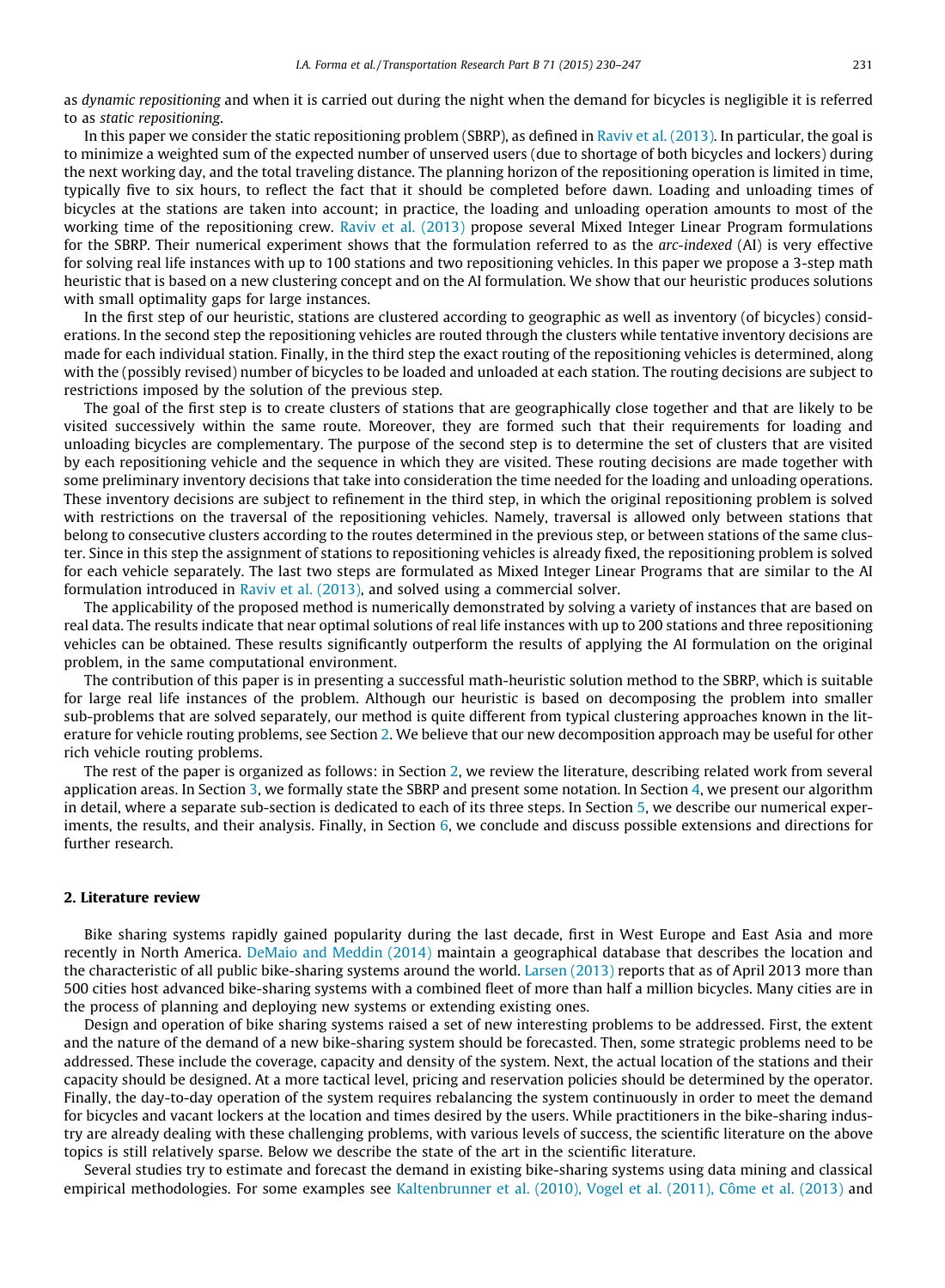[Rudloff and Lackner \(2014\)](#page-16-0). [Lin and Yang \(2011\)](#page-16-0) address the combined problem of selecting optimal locations for bike-sharing stations and designing the bicycle paths network in a city so as to minimize the total travel costs of all users in the city. [Romero et al. \(2012\)](#page-16-0) propose a bi-level optimization model for the optimal location of bike-sharing stations where the goal is to maximize the number of travelers that use the system. [Chow and Sayarshad \(2014\)](#page-16-0) proposed a new framework to design transportation networks in the presence of coexisting networks. The framework was applied to a bike-sharing system in the presence of a coexisting transit system and was shown to result in a capacitated multicommodity flow problem. [Shu et al.](#page-17-0) [\(2005\)](#page-17-0) study the design and management of a stochastic vehicle-sharing system. [Shu et al. \(2013\)](#page-17-0) develop a network flow model for a system in which the flow is determined by the random demand of the travelers. They examine the effect of redistribution of bicycles in the network and the capacity of the stations on the flow in the system. [Nair et al. \(2013\)](#page-16-0) studied the Vélib' system in Paris from several aspects, including system characteristics, utilization patterns, the connection between public transit and bicycle-sharing systems, and flow imbalances between stations. [Rudloff and Lackner \(2014\)](#page-16-0) build a statistical model for the demand for bikes and lockers by studying the influence of weather and full/empty neighboring stations on demand.

In order to cope with the inherent asymmetry and stochasticity of trips in the system, two general methods were proposed for diverting the demand towards more balanced patterns. [Waserhole and Jost \(2015\)](#page-17-0) present a dynamic pricing mechanism that forces a balanced demand and hence save the need for repositioning altogether. Such an approach clearly comes at the cost of reducing the level of service provided to the users of the system but nevertheless seems the only viable alternative to balancing a car sharing system where repositioning is too expensive. [Fricker and Gast \(2015\)](#page-16-0) use mean-field approximation to analyze the effect of a simple incentive mechanism on the service provided by the system and the optimal fleet size. [Kaspi et al. \(2014a, 2014b\)](#page-16-0) explore operational policies in which the users of the system reserve lockers at the destination upon the beginning of their journey. Trips can be denied or the destination can be slightly diverted if no vacant lockers are expected to be available at the true destination.

Many studies on bike-sharing systems deal with some variants of the static repositioning problem, which is also the topic of this work. Some authors refer to the same class of problems as rebalancing problems but since, as mentioned above, a balance in the system can also be achieved by pricing incentives and reservations, we prefer the term repositioning. Note that the static repositioning problem is not uniquely defined since various studies make different modeling assumptions. Most of the authors viewed the problem as an extension of the single commodity many-to-many pickup and delivery problem introduced by [Hernández-Pérez and Salazar-González \(2004\)](#page-16-0). In particular, most studies consider the total distance traveled by the repositioning vehicles, as the objective function. [Berbeglia et al. \(2007\)](#page-16-0) provide a survey and classification of pickup and delivery problems; see also the discussion below regarding the differences between the problem considered here and pickup and delivery problems.

[Chemla et al. \(2013a\)](#page-16-0) propose a math-heuristic for the single vehicle version of the problem, assuming each station can be visited more than once. Their algorithm is based on a solution of a relaxation of the problem that is solved by a branch-andcut procedure. The objective function is to find a route that minimizes the total traveling distance. Erdoğan et al. (2013) extend the pickup and delivery model to allow the final inventory at each node to be within a prescribed interval instead of at a unique level. This model reflects the idea that there are some degrees of flexibility in the desired number of bicycles at each station at the end of the static repositioning operation. They present a branch-and-cut algorithm and a Bender decomposition that allows solving instances with up to 50 stations. [Schuijbroek et al. \(2013\)](#page-16-0) study the static repositioning problem with a service level constraint. Similarly to Erdoğan et al. (2013) they assume that the service level constraint is met when the desired inventory level at the end of the repositioning operation is within a given interval. They present a queuing model that allows calculating the required interval given the desired service level. Next, the paper introduces a cluster-first route-second algorithm where the clustering problem is solved by a heuristic that is based on the maximum star approximation of the TSP. The routing problem of each repositioning vehicle is then formulated as an integer program and solved by a commercial solver. [Rainer-Harbach et al. \(2013\)](#page-16-0) and [Raidl et al. \(2013\)](#page-16-0) present variable neighborhood search heuristics for a variant of the static repositioning problem that take the loading and unloading times into account.

Contrary to the approach of all the above studies, we believe that the desired number (or range) of bicycles at the stations after the static repositioning operation is completed should constitute a soft constraint, expressed as a penalty in the objective function. From the operator's point of view, the target inventory levels of bicycles are only idealistic goals to aspire to.

[Raviv et al. \(2013\),](#page-16-0) based on [Forma et al. \(2010\)](#page-16-0) further extend the many-to-many pickup and delivery problem introduced by [Hernández-Pérez and Salazar-González \(2004\)](#page-16-0) by including the following characteristics that are not considered by other studies: (a) the objective function incorporates a service level component directly, that is, the goal is to minimize a weighted sum of the expected number of un-served users (due to shortage of both bicycles and lockers) during the next working day, and the total traveling distance. The former part is calculated based on [Raviv and Kolka \(2013\)](#page-16-0); (b) the planning horizon of the repositioning operation is limited in time; (c) the loading and unloading times of bicycles at the stations are taken into account. Near optimal solutions were reported for instances created based on the demand of actual systems with up to 104 stations and two vehicles, but as shown in this study, this marks the limits of the model size that can be solved with a reasonable optimality gap subject to a reasonable computing time constraint.

The solution method presented in this paper is built to solve the problem under the assumptions presented in [Raviv et al.](#page-16-0) [\(2013\)](#page-16-0) even though it can be easily adapted to the other optimization models presented in the literature. In the current study we significantly increase the size of the problem instances that can be solved to near optimality.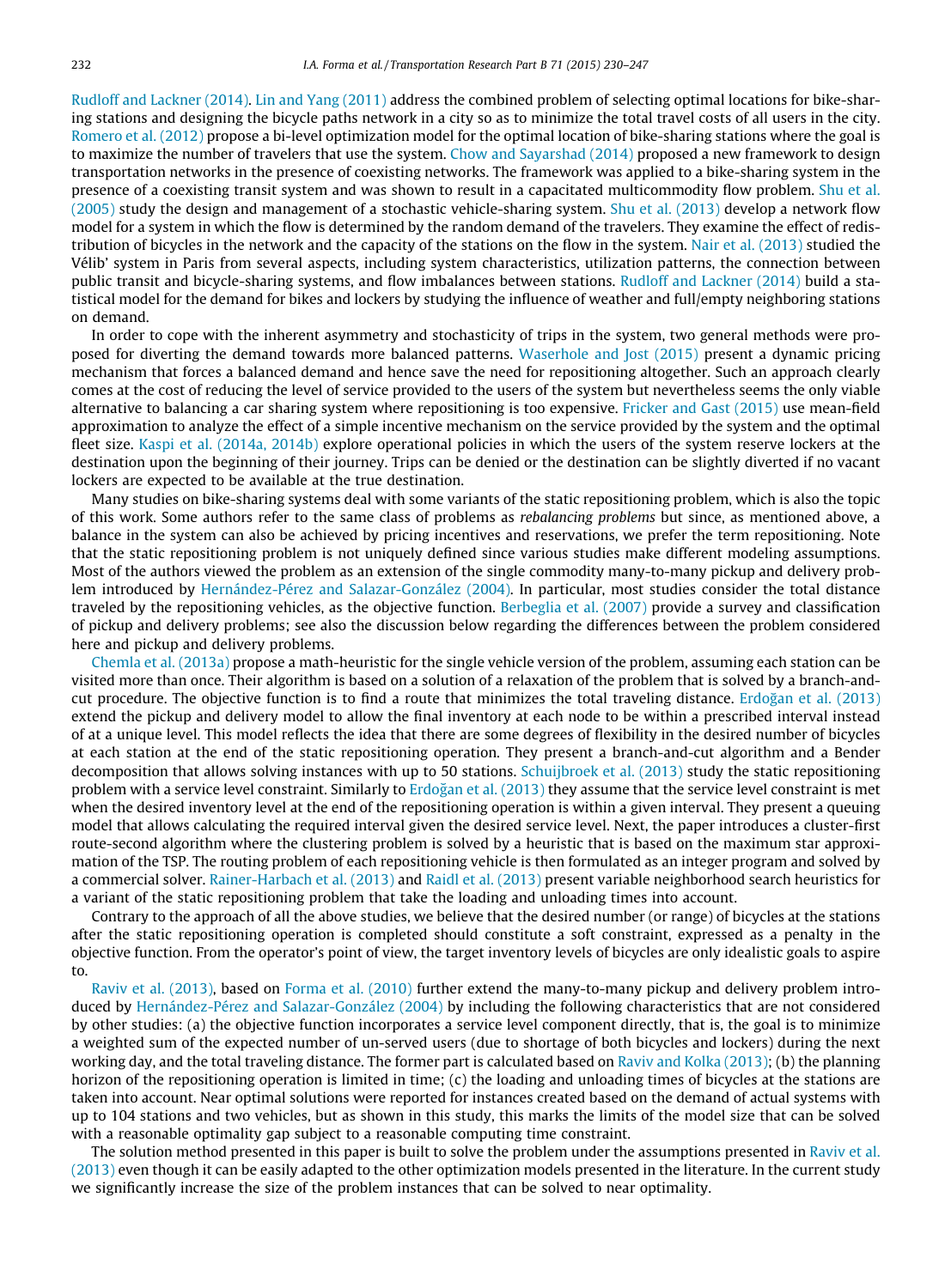<span id="page-3-0"></span>Dynamic repositioning is much more intricate to manage because it incorporates a scheduling component derived from the users' activity during the operation, together with a routing component. [Contardo et al. \(2012\)](#page-16-0) assume dynamic deterministic demand and formulate an optimization model to route a single vehicle that moves bicycles between stations so as to minimize the number of shortage events. They propose a decomposition scheme that allows obtaining a solution with a reasonable optimality gap for instances with up 100 stations and 60 discretized periods, in ten minutes. [Pessach](#page-16-0) [et al. \(2014\)](#page-16-0) use a formulation that is similar to the time-indexed formulation of [Raviv et al. \(2013\)](#page-16-0) within a rolling horizon framework in order to heuristically solve the actual stochastic and dynamic repositioning problem. Their method was shown to outperform a variety of heuristic method based on dispatching rules, including some of those used by practitioners. [Chemla et al. \(2013b\)](#page-16-0) and [Pfrommer et al. \(2014\)](#page-16-0) propose methods for dynamic rebalancing of the system that utilize both pricing incentives and repositioning. [Kloimüllner et al. \(2014\)](#page-16-0) suggest solving the dynamic balancing problem by greedy and PILOT construction heuristics, as well as variable neighborhood search and GRASP improvement heuristics.

As mentioned above, [Schuijbroek et al. \(2013\)](#page-16-0) present a heuristic algorithm to the repositioning (rebalancing) problem that can be classified as a cluster-first route-second approach, which is a quite prevalent approach in solving various multi-vehicle routing problems. It is based on the idea of building clusters of nodes/customers first, and then solving a series of independent single-vehicle TSP (or other routing) problems, one for each cluster. Early algorithms in this class include, for example, the sweep heuristic by [Gillett and Miller \(1974\)](#page-16-0) and the well-known heuristic of [Fisher and Jaikumar \(1981\)](#page-16-0), which uses the generalized assignment problem to create the clusters. A review of classical heuristics approaches can be found in [Laporte and Semet \(2002\).](#page-16-0)

While our heuristic also builds clusters first and then constructs routes, it is quite different from the above literature. The main difference is that a vehicle/route according to our approach travels through a sequence of clusters, whereas a vehicle/ route according to the cluster-first route-second approach travels through a single cluster. The purpose of creating clusters in our heuristic is to reduce the network size, so that routing of multiple vehicles can be performed on the reduced network; in the cluster-first route-second approach, the clusters are created in order to decompose the network so that a single vehicle serves each of them. We are not aware of other heuristic approaches that similarly to ours, reduce the network size in such a manner.

[Battarra et al. \(2014\)](#page-16-0) studied the clustered vehicle routing problem (CluVRP), where the customers are clustered into predefined clusters, so that a vehicle visiting one customer in the cluster must visit all the remaining customers in the cluster before leaving it. Although this is similar to our heuristic in the fact that a vehicle visits several clusters, there are two main differences between the routing decisions of the CluVRP problem and ours: (i) in the CluVRP problem, the clusters of customers are given as part of the problem's input, while in our problem they are created as part of the solution procedure in order to reduce the complexity of the problem; (ii) in the CluVRP problem, all nodes must be visited, while in our problem it is not a requirement; Other differences between the problems clearly exist, as the operation performed in our repositioning problem is quite more involved than supplying a given quantity to the customers, as in the CluVRP. [Baldacci et al. \(2010\)](#page-16-0) introduce the generalized vehicle routing problem (GVRP), in which the clusters are also pre-defined. Each customer has a non-negative demand and a given number of vehicles must visit exactly one customer per cluster, such that the total cost is minimized, and the routes obey capacity and time constraints. It is demonstrated that the GVRP provides a useful modeling framework for a wide variety of routing applications.

In conclusion, our 3-step algorithm advances the literature on repositioning problems and forms a practical approach for medium-large bike-sharing systems. Moreover, it presents a new type of decomposition method for a variety of vehicle routing and inventory routing problems.

### 3. Problem definition

The SBRP addressed in this paper was first introduced by [Raviv et al. \(2013\).](#page-16-0) For the sake of completeness we restate this problem here. Their arc-indexed formulation, which is used in this paper, is given in [Appendix A.](#page-11-0)

The input of the SBRP consists of a set of stations, N, and a depot where all the repositioning vehicles are initially located. The set of the stations and the depot together are referred to as  $N_0$  where the depot is indexed by 0. Each station  $i \in N$  is characterized by:

- Capacity  $c_i$ , which is the maximum possible number of bicycles that it may store.
- Initial bicycle inventory,  $s_i^0$ .
- Penalty function,  $f_i(s)$ , which represents the expected shortage of bicycles and lockers incurred by users in the station during the next day as a function of the inventory at the station after the repositioning is carried out. Let  $f_i(s) = \infty$  for values out of the domain {0, ..., ci}. [Raviv and Kolka \(2013\)](#page-16-0) show how to calculate this function based on a demand forecast for the station and prove its convexity. However any penalty function can be used as long as it is convex and separable between stations.

The depot may have its own capacity and initial inventory but these are typically assumed to be non-binding. The depot faces no demand and hence incurs no penalty.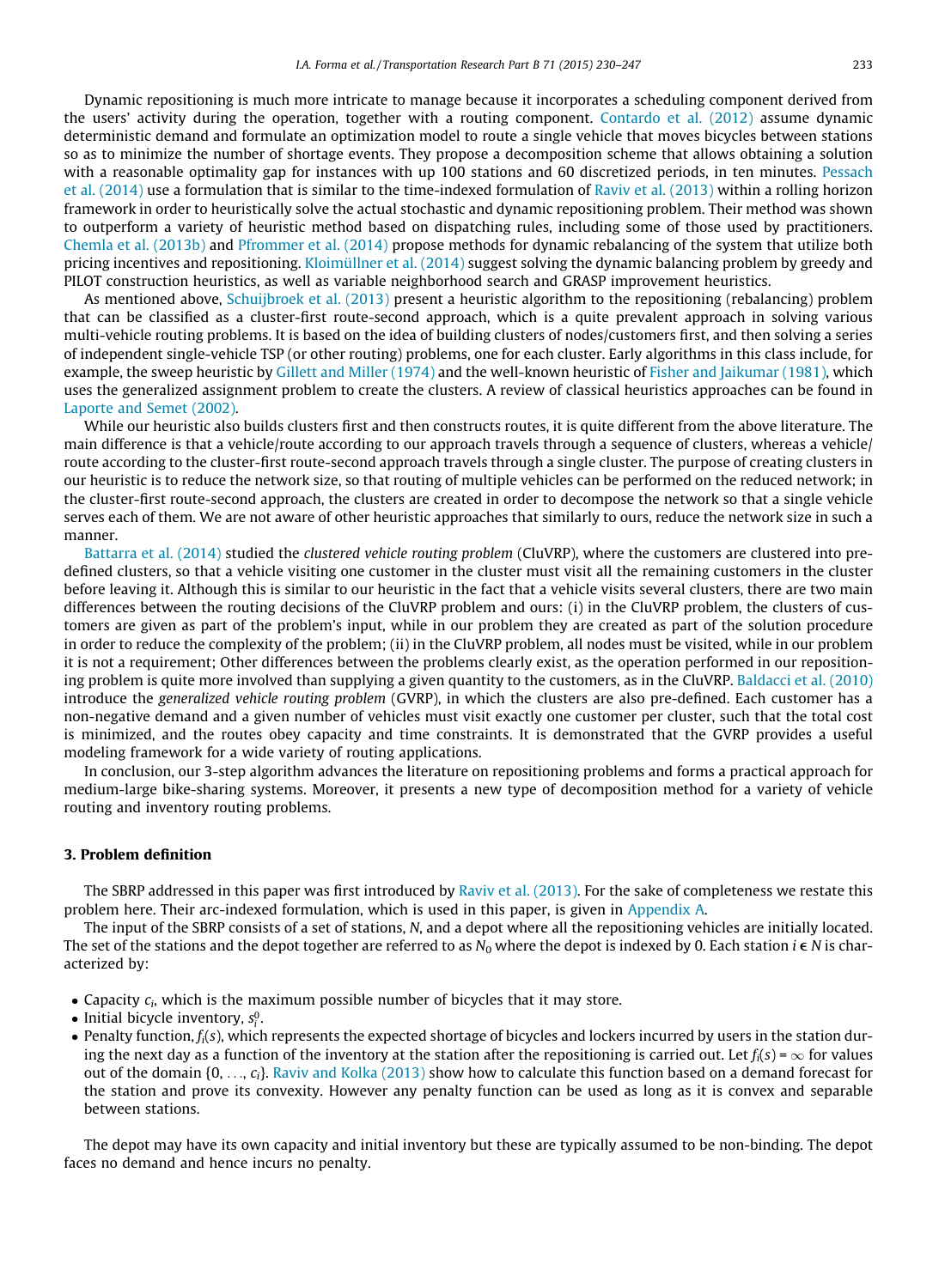<span id="page-4-0"></span>In addition, the input consists of:

- A set of vehicles V. Each vehicle has capacity  $k_{\nu}$ .
- The total time allocated for static repositioning, T. Typically, 5–6 h during the night.
- $\bullet$  The time L (resp., U) needed for the loading (resp., unloading) operation of each bicycle to (resp., from) the vehicle, typically 1–2 min.
- $\bullet$  Vehicle driving time matrix, with elements  $t_{ij}$  between each pair of stations i and j, including the depot.
- A weight,  $\alpha$ , of the travel cost per time unit in the objective function. Without loss of generality, the weight of the expected number of unserved users in the objective function is set to one.

In particular, the goal is to minimize a weighted sum of the expected number of unserved users (due to shortage of both bicycles and lockers) during the next working day, and the total traveling distance. A solution of the problem constitute a route for each vehicle that starts and ends at the depot, along with decisions on the number of bicycles to load/unload at each station along the route, while satisfying the time constraint. The objective is to minimize a weighted sum of the penalty function over all stations and the total travel cost of all the vehicles.

Let  $s_i^*$  be the inventory level at station  $i$  that minimizes  $f_i(s)$ . Clearly,  $\sum f_i(s_i^*)$  is a lower bound on the value of the objective function of the above problem. We refer to  $s_i^\ast$  as the ideal inventory level of station  $i$  and to a solution that achieves the ideal inventory level at all stations as an *ideal solution*. Due to the time limitation,  $T$ , it is generally infeasible to achieve an ideal solution. Moreover, even if an ideal solution is feasible, it is generally sub-optimal due to the travel cost component in the objective function. Therefore, in general, the optimal solution differs from the ideal solution.

# 4. A 3-step heuristic approach

Our proposed algorithm is composed of three steps: first, stations are clustered according to geographic and inventory considerations. Then, the vehicles are routed through the clusters while inventory decisions are made for each individual station separately. Finally, the original static repositioning problem is solved for all stations, but traversal of the vehicles is allowed only between stations of the same cluster or stations that belong to two consecutive clusters, according to the decisions made in the previous step. These steps are described next.

In this section we use the following definitions: Given a cluster of stations I, let its initial inventory, denoted by  $S^0_l$ , be the sum of its stations' initial inventories (i.e., before repositioning), and its capacity, denoted by  $C<sub>1</sub>$ , be the sum of its stations' capacities. That is:

$$
S_i^0 = \sum_{i \in I} S_i^0
$$
  
\n
$$
C_I = \sum_{i \in I} c_i
$$
\n(1)

#### 4.1. Step 1: A saving heuristic for building the clusters

The purpose of the first step is to create clusters of stations in order to solve a repositioning problem on the reduced network, whose nodes would refer to clusters. Each cluster may include several stations, although a cluster of a single station is also possible.

To create clusters such that the repositioning solution on the reduced network will serve the objective of the original problem, two issues need to be considered: the geographic location and the initial inventory. Since in the next steps of the algorithm, the stations are visited cluster by cluster, we would like the stations in a given cluster to be geographically close to each other. Therefore, we limit the diameter of each cluster, i.e., the maximal distance (in terms of travel time) between stations that belong to the cluster. The maximal diameter allowed is denoted by D. Since as D decreases, we expect the number of clusters to increase, the value of D is determined to be as low as possible such that the repositioning problem on the reduced network can still be solved in Step 2 in a reasonable amount of time.

The second issue to consider is the initial inventory of the clusters, which determine their costs. We define the total cost of a cluster,  $F_1(S)$ , as the expected number of shortages that will be incurred in its stations when an inventory of S bicycles is arranged in the stations of cluster I in the best possible way, i.e., so as to minimize the sum of the expected number of shortages in all of its stations. This definition is motivated by the fact that the stations of a cluster are visited by the same vehicle, which can easily transfer bicycles between them. For example, if we include in a certain cluster only stations in which the inventory level is lower than their ideal levels, transferring bicycles between these stations can not improve the service provided by these stations significantly. On the other hand, if the inventory of some stations is higher than their ideal level, and of others is lower, then transferring bicycles between stations within this cluster can be more beneficial. In the former (latter) case the cluster's cost would be high (low).

 $F_I(S)$  is formally defined by the following mathematical program:

$$
F_I(S) = \min_{s_i: i \in I} \sum_{i \in I} f_i(s_i) \tag{3}
$$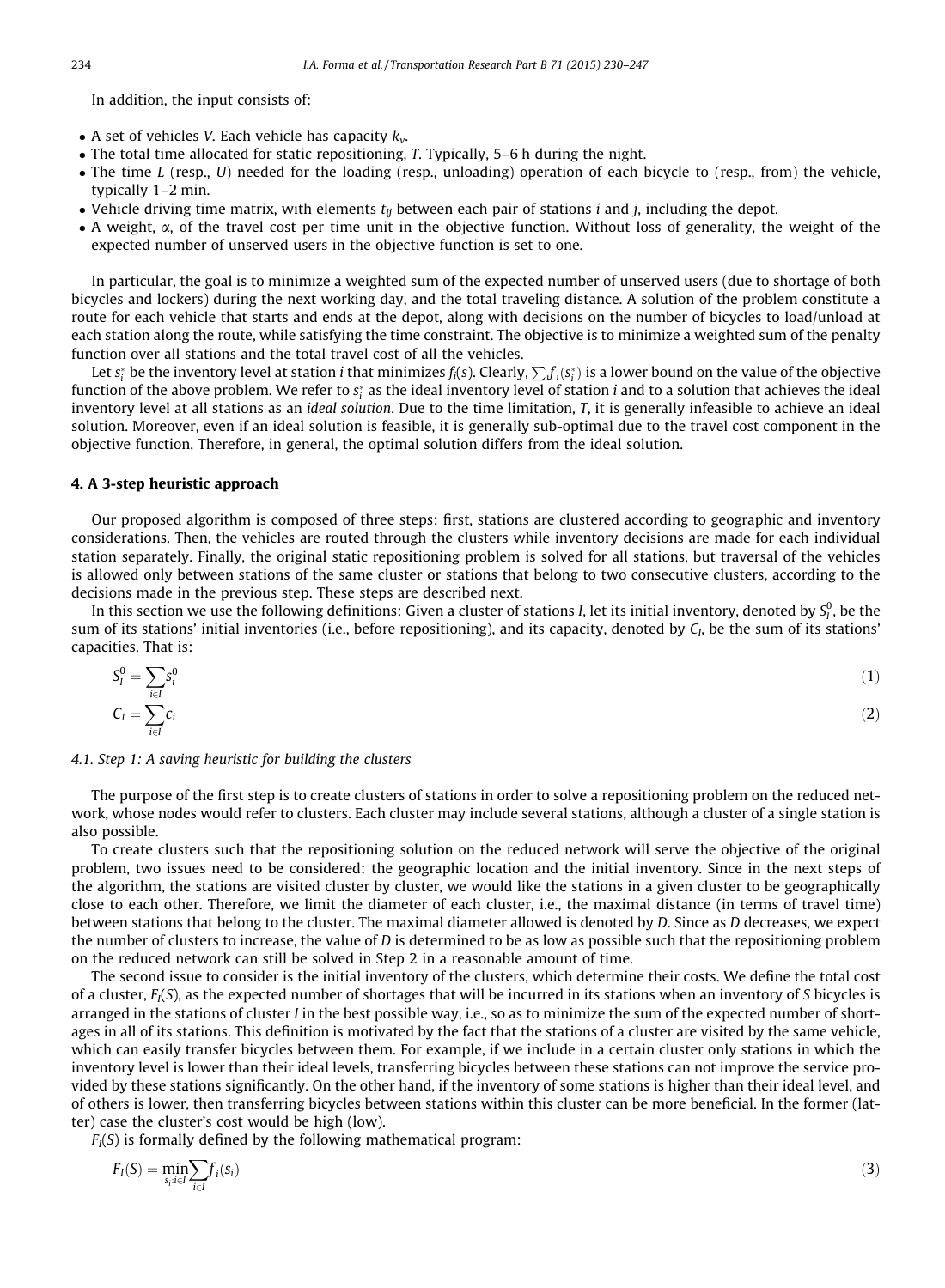<span id="page-5-0"></span>s.t:

$$
\sum_{i \in I} s_i = S \tag{4}
$$

In the above optimization problem, the decision variables are  $s_i$  ( $\forall i \in I$ ). The variable  $s_i$  denotes the inventory level at station *i* after distributing S bicycles among the stations of the cluster. Note that in the solution obtained,  $0 \le s_i \le c_i \forall i$  since by definition,  $f_i(s_i) = \infty$  for  $s_i > c_i$  or  $s_i < 0$ . We also remark that this distribution is not actually performed, it is determined only for the sake of computing the value of  $F_1(S)$ . Later in this section we show how program [\(3\), \(4\)](#page-4-0) can be efficiently solved.

We are now ready to formulate the clustering problem. A valid cluster has a diameter no larger than D. The objective function, to be minimized, consists of two components: the number of clusters, and the sum of the expected costs of the clusters. Let  $I_1, \ldots, I_m$  be a partition of the stations into m clusters. Then, finding the optimal partition is represented by the following mathematical program, where m and  $I_1, \ldots, I_m$  are the decision variables:

$$
\min_{m; l_1, \dots, l_m} \left\{ m + \beta \sum_{k=1}^m F_{l_k}(S_{l_k}^0) \right\} \tag{5}
$$

s.t:

$$
t_{ij} \leq D \quad \forall i,j \in I_k, k = 1,\ldots,m
$$
\n<sup>(6)</sup>

Note that the two terms of the objective function  $(5)$  are expressed in different units: the first is the number of clusters and the second is a cost. Therefore, we multiply the second term by a scaling parameter  $\beta$ . We explain later how to choose the value of  $\beta$ . Constraints (6) assure that the diameter constraint is satisfied, i.e., stations assigned to the same cluster are close geographically. It is possible to formulate  $(5)$ ,  $(6)$  as an integer programming model. However, solving it exactly is computationally intractable and hence we devised a saving heuristic to solve it.

Our saving algorithm is based on two observations presented and proved in Lemma 1 and Lemma 2 below. In Lemma 1, we show how the cost function  $F_I(S)$  can be efficiently evaluated and in Lemma 2 we prove that combining two clusters always saves costs.

The following lemma demonstrates that the optimization problem  $(3)$ ,  $(4)$  is easily solved to optimality by a greedy procedure. Such a procedure assigns the S units one by one, where each unit is assigned to the station where its contribution to the objective function is minimal.

Lemma 1. Problem [\(3\), \(4\)](#page-4-0) that finds the cost of a cluster can be solved by the following recursive procedure: Let  $\tilde{s}_i(I, S)$  ( $\forall i \in I$ ) be the optimal solution of [\(3\), \(4\)](#page-4-0) for given I and S. Then,

$$
F_I(S+1) = \min_{j \in I: \tilde{s}_j(I,S) < c_j} \{ f_j(\tilde{s}_j(I,S) + 1) + \sum_{i \neq j} f_i(\tilde{s}_i(I,S)) \} \tag{7}
$$

$$
\tilde{s}_i(I,0) = 0 \,\forall i, \forall I
$$
\n<sup>(8)</sup>

**Proof.** The proof is by induction on the value of S. Clearly  $(8)$  holds. For  $S = 1$ , the solution must assign one unit to one of the stations. According to  $(7)$ , the unit would be assigned to the station whose contribution to the objective function is minimal (note that the contribution can be negative), which is clearly the optimal solution for this case.

Now, define  $\Delta_i$  (s) =  $f_i$ (s) –  $f_i$ (s – 1). The convexity of the integer valued function  $f_i(\cdot)$  implies that  $\Delta_i$  (1),  $\Delta_i$  (2),  $\Delta_i$  (3), ... is increasing. The relation (7) can be rewritten as

$$
F_I(S+1) = \min_{j \in I} \{ \Delta_j(\tilde{s}_j(I, S) + 1) \} + \sum_i f_i(\tilde{s}_i(I, S))
$$
\n(9)

Now, we assume that the optimal solution for S was obtained by recursively applying  $(9)$ , and we claim that the optimal solution for S + 1 is also obtained by (9). To prove that, let  $k = \text{argmin}_{i \in I} \{\Delta_i(\tilde{s}_i(I, S) + 1)\}\$ . That is,  $\Delta_k(\tilde{s}_k(I, S) + 1) \leq$  $\Delta_i(\tilde{s}_i(I, S) + 1) \ \forall j \neq k$ .

Next we will show that: (a)  $\tilde{s}_k(I, S + 1) \leq \tilde{s}_k(I, S) + 1$ ; (b)  $\tilde{s}_k(I, S + 1) \geq \tilde{s}_k(I, S) + 1$ . (a) and (b) imply that  $\tilde{s}_k(I, S+1) = \tilde{s}_k(I, S) + 1$  and therefore  $\tilde{s}_i(I, S+1) = \tilde{s}_i(I, S) \ \forall j \neq k$ .

Part (a) is true since any increase of  $\tilde{s}_k(I, S + 1)$  beyond  $\tilde{s}_k(I, S) + 1$  would imply decreasing  $\tilde{s}_k(I, S + 1)$  in some other station(s)  $j \neq k$ . However, due to the convexity of all  $f_j(.)$  functions and the procedure in (9) that imply  $\Delta_k(\tilde{s}_k(I, S) + I) \geq \Delta_i(\tilde{s}_i(I, S) - p) \,\,\forall j \neq k$  for any number of units  $l \geq 2$  and  $p \geq 1$ , such a solution cannot be optimal.

Part (b) is true since if  $\tilde{s}_k(I, S + 1)$  is not increased beyond  $\tilde{s}_k(I, S)$ , then  $\tilde{s}_j(I, S + 1)$  for at least one other station  $j \neq k$  must be increased. However,  $\Delta_k(\tilde{s}_k(I, S) + 1) \leq \Delta_i(\tilde{s}_i(I, S) + p)$  for any number of units  $p \geq 1$ . Thus, such a solution cannot be optimal.

We conclude that  $\tilde{s}_k(I, S + 1) = \tilde{s}_k(I, S) + 1$  and  $\tilde{s}_j(I, S + 1) = \tilde{s}_j(I, S) \forall j \neq k$ , by the induction assumption. This implies that  $(7)$  is satisfied.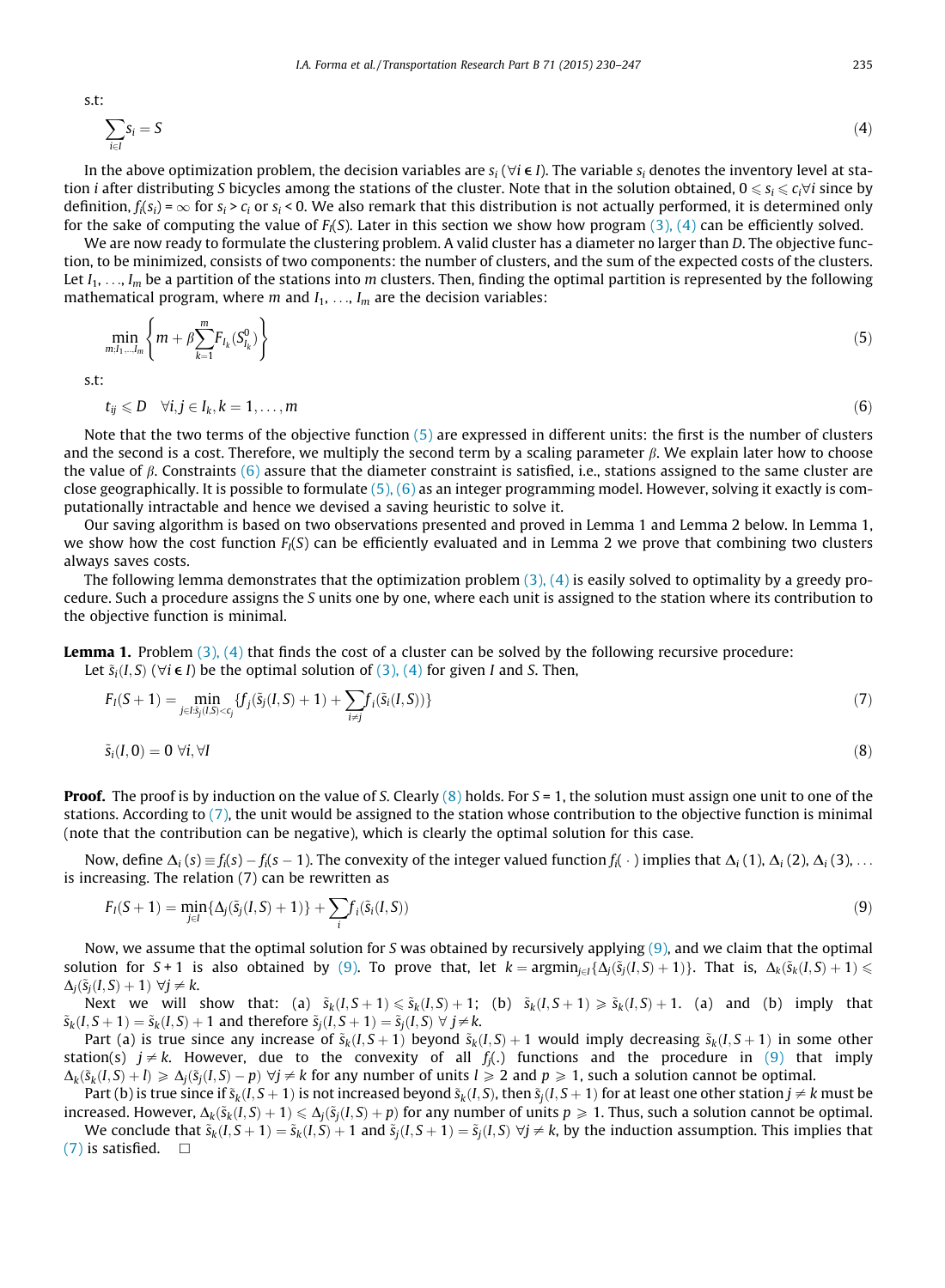Consider now fixed values of initial inventories in the stations,  $(s_1^0,\ldots,s_n^0)$ , and recall that  $S_l^0=\sum_{i\in I} s_i^0.$  In order to calculate the value of  $F_I(S^0_I)$ , the minimization of [\(7\)](#page-5-0) needs to be carried out for all  $S=1,\ldots,S^0_I$ . Although the complexity of this procedure is  $O(S^0_I)$  which is pseudo-polynomial, we note that the value  $S^0_I$  of a typical cluster would be in the range of tens or a few hundred at most, therefore it can be solved very quickly. When solving this problem for each value of S from zero up to  $C_1$ units, we obtain a full characterization of the  $F_1(\cdot)$  function. An immediate corollary of Lemma 1 is that this function is convex. The collection of functions  $F_I(\cdot)$  also satisfies the following property:

**Lemma 2.** Given disjoint clusters I and J,  $F_{I\cup J}(S^0_I+S^0_J)\leqslant F_I(S^0_I)+F_J(S^0_J).$ 

**Proof.** The proposition is proved by,

$$
F_{I \cup J}(S^0_I+S^0_J) = \sum_{i \in I \cup J} \hspace{-0.3cm} f_i(\tilde{s}_i(I \cup J, S^0_I+S^0_J)) \leqslant \sum_{i \in J} \hspace{-0.3cm} f_i(\tilde{s}_i(I, S^0_I)) + \sum_{i \in J} \hspace{-0.3cm} f_i(\tilde{s}_i(J, S^0_J)) = F_I(S^0_I) + F_J(S^0_J).
$$

The inequality above is due to the fact that in the combined cluster, one possible solution for the inventory level at the stations, is to arrange it in the same way as it is done in the separate clusters. However, additional arrangements are possible, which may reduce the cost of the combined cluster.  $\Box$ 

Our saving heuristic algorithm for the clustering problem,  $(5)$ ,  $(6)$ , is based on a saving function, denoted by  $F_{saving}(I, J)$ , which represents the saving in the objective function value  $(5)$  when combining two distinct clusters I and I into one new cluster. This function is defined for any pair of clusters I and I, whose stations satisfy the distance constraint  $(6)$ . The saving function is calculated as follows:

For all *I* and *J* such that [\(6\)](#page-5-0) is satisfied, i.e.,  $t_{ij} \le D \ \forall i \in I, j \in J$ ,

$$
F_{saving}(I,J) = 1 + \beta [F_I(S_I^0) + F_J(S_J^0) - F_{I \cup J}(S_I^0 + S_J^0)] \tag{10}
$$

The expression in (10) represents the saving because when combining two clusters, the number of clusters in the solution is reduced by one, and a joint cost  $F_{I\cup J}(S^0_I+S^0_J)$  is incurred instead of the sum of the separate costs  $F_I(S^0_I)+F_J(S^0_J),$  with the respective weight.

The saving heuristic iterations are performed as follows: Initially, each cluster is represented by a single station and the saving is calculated according to  $(10)$  for each pair of clusters whose stations comply with the traveling distance constraint, [\(6\).](#page-5-0) The pair of clusters with the maximum saving is chosen to be combined into one cluster. The saving and the compliance with the distance constraint is re-calculated for all pairs that include the newly created cluster, and the process is repeated until no pair of clusters satisfies constraint [\(6\).](#page-5-0) In fact, since by Lemma 2,  $F_I(S^0_I)+F_J(S^0_J)-F_{I\cup J}(S^0_I+S^0_J)\geqslant 0,$  both terms of (10) are always non-negative for any pair of clusters. Moreover, the first term of  $(10)$  is constant (and equals one) for any pair of I and J, therefore the pair that is selected to be combined is simply the one that maximizes  $F_I(S^0_I) + F_J(S^0_J) - F_{I\cup J}(S^0_I+S^0_J)$ . Interestingly, the value of  $\beta$  is irrelevant for this proposed heuristic and we believe that the value of this parameter admits very minor effect on the optimal solution of the clustering problem. Note that the proposed saving heuristic is inspired by the idea of the saving heuristic for the vehicle routing problem, introduced by [Clarke and Wright \(1964\)](#page-16-0).

#### 4.2. Step 2: The repositioning problem on the clusters

In the second step, the routes of the vehicles through the clusters are determined, along with tentative decisions on the amount of bicycles to be loaded or unloaded at each station (in the visited clusters). The routing within each cluster is ignored, so that the operations are planned as if all the stations of each cluster are at exactly the same location. For simplicity, we chose this location to be at the station that is closest to the centroid of the cluster. Note that the difficulty in solving large-scale repositioning problems stems from the routing decisions and not from the inventory decisions. Therefore we allow at this stage performing detailed (for each station) inventory decisions while the routing decisions are made only at the cluster level.

We formulate the problem of this step as a mixed integer linear model by adapting the arc-indexed (AI) formulation of [Raviv et al. \(2013\)](#page-16-0) to this reduced and relaxed version of the problem. We include the revised model in [Appendix B](#page-13-0). Since the number of clusters is significantly smaller than the number of stations in the original problem, it is possible to solve this model using a commercial solver for fairly large instances.

In order to allow decomposition of the problem to separate single vehicle problems at the next step, additional constraints were imposed on the model at this step. Namely, each cluster can be served by at most one vehicle. This is implemented by constraint [\(33\),](#page-14-0) see [Appendix B](#page-13-0). While this additional constraint may eliminate some good solutions of the problem, it simplifies Step 3 greatly and thus allows solving larger instances of the problem with smaller optimality gaps under limited computational resources.

The results obtained from the second step do not correspond with a feasible solution to the original problem, since the travel times between stations belonging to the same cluster are ignored. The purpose of this step is merely to determine the order in which the clusters will be visited by each vehicle in Step 3 of the algorithm. The inventory decisions made at Step 2 are only tentative and are included in the model only to facilitate reasonable routing decisions between the clusters.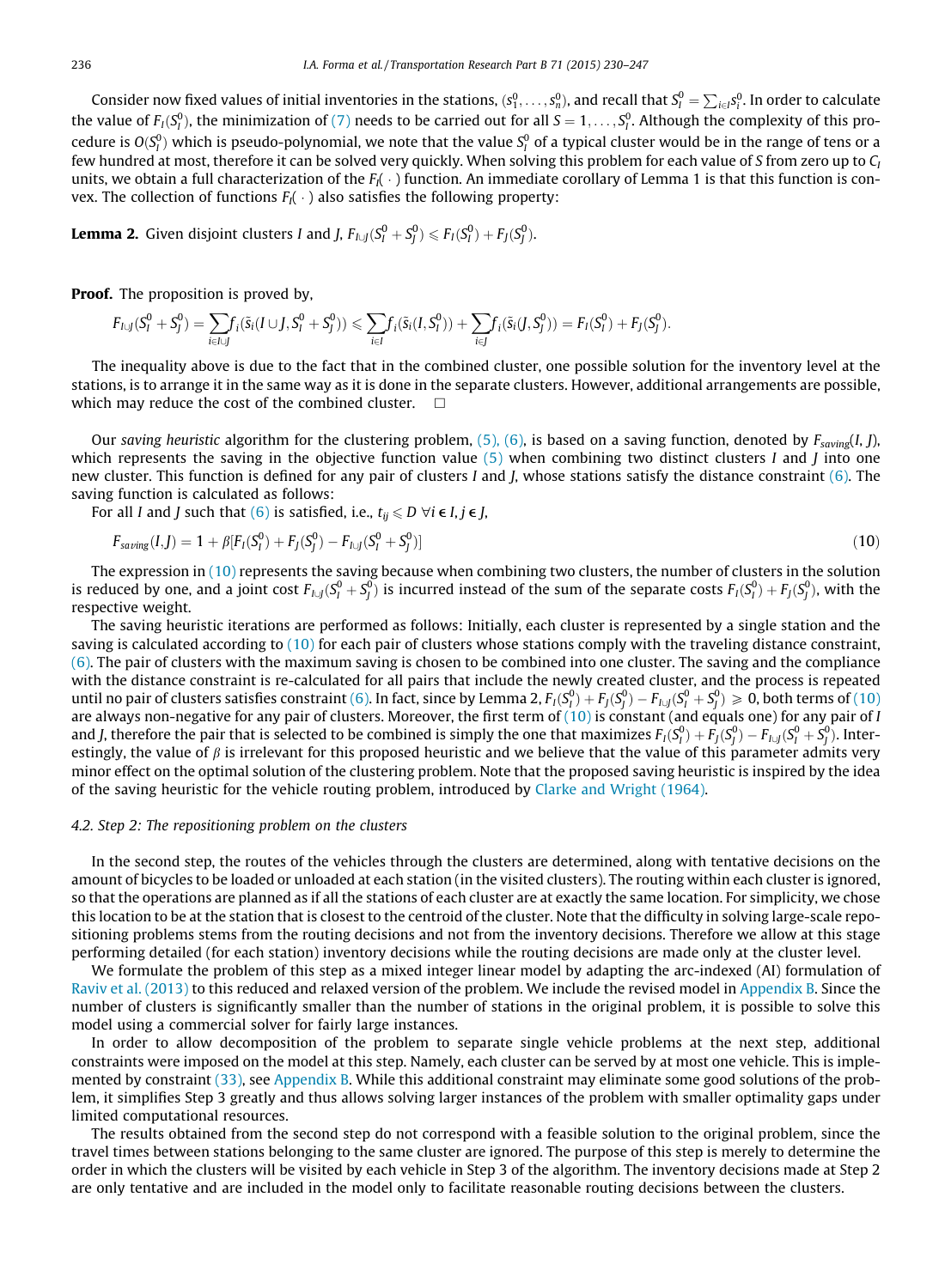# <span id="page-7-0"></span>4.3. Step 3: Obtaining the solution

In this step, the solution of the problem is obtained. The input to this step includes the routing decisions obtained in Step 2, that specify which clusters were visited by each vehicle and in what order. Note that since at Step 2 we allow each cluster to be visited by a single vehicle, the sets of clusters that are visited by each vehicle are disjoint. This creates separate problems, one for each vehicle.

For each vehicle, the constraints imposed by Step 2's decisions specify which clusters will be visited by the vehicle and in what order. Contrary to Step 2, the routing decision variables between stations that belong to the same cluster are also included in the model, but now this poses lesser computational difficulty due to the separation between the vehicles and the smaller number of stations associated with each vehicle's problem. Finally, inventory decisions for all stations are made according to the actual (original) constraints of the problem.

Next we define the separate network for each vehicle, on which the repositioning problem is solved. The problem for each vehicle  $v \in V$  is defined on a directed graph  $D_v = (N_v \cup \{0\}, A_v)$ . The node set  $N_v$  is the set of all stations that belong to clusters visited by vehicle v according to Step 2. The depot is added to this node set. The set of arcs,  $A_{\nu}$ , consists of four categories:

- 1. All arcs between nodes in  $N_v$  that represent stations in the same cluster. That is, if I is a cluster visited by vehicle  $v$  in the solution of Step 2, then for all pairs of nodes *i*,  $j \in I$ , arc  $(i, j)$  is in  $A_{\nu}$ .
- 2. All arcs between ordered pairs of nodes in  $N_v$  that belong to two consecutive clusters in the routing of vehicle  $v$  in Step 2. That is, if vehicle v travels from cluster I to cluster I, and  $i \in I$  and  $j \in I$  are stations in those clusters, then arc  $(i, j)$  is in  $A_v$ .
- 3. All arcs between the depot node and the nodes that belong to the first visited cluster in the route of vehicle  $\nu$  in Step 2.
- 4. All arcs between nodes that belong to the last visited cluster in the route of vehicle  $\nu$  in Step 2, to the depot node.

The above definition of the set  $A_v$  for vehicle v reflects our belief that the route generated between the clusters of this vehicle, provide good guidelines for the final route. In particular, the sequence of traversing the clusters is kept almost unchanged but more flexibility is added by allowing traveling within the clusters and between any two stations of consecutive clusters. Moreover, loading and unloading decisions are reconsidered and finalized at this stage. The problems are solved sequentially, one problem for each vehicle, since the networks of different vehicles are completely disjoint. An example that demonstrates the steps of the algorithm is presented in Fig. 1.

In Fig. 1, the clusters created in Step 1 are circled and the stations of each cluster are denoted by a different shape. In Fig. 1a, we present the route of each vehicle through the clusters assigned to it in Step 2. The location of each cluster is represented by a single station that is closest to its centroid. In Fig. 1b, we present the final route of each vehicle through the stations it visits.

#### 5. Numerical experiments

In this section, we present results that were obtained when solving instances of practical size with the 3-step heuristic described in Section [4.](#page-4-0) We compare the results to those obtained by solving the AI formulation of the original network, using CPLEX. We start by describing and analyzing instances that are based on data from the Vélib system (in Paris). We used the actual locations of some 200 Vélib stations located in the first through the fifth arrondissements. The input of our instances is available online at: <http://www.eng.tau.ac.il/~talraviv/Publications/>.



Fig. 1. Example of the solutions obtained by the 3-step algorithm.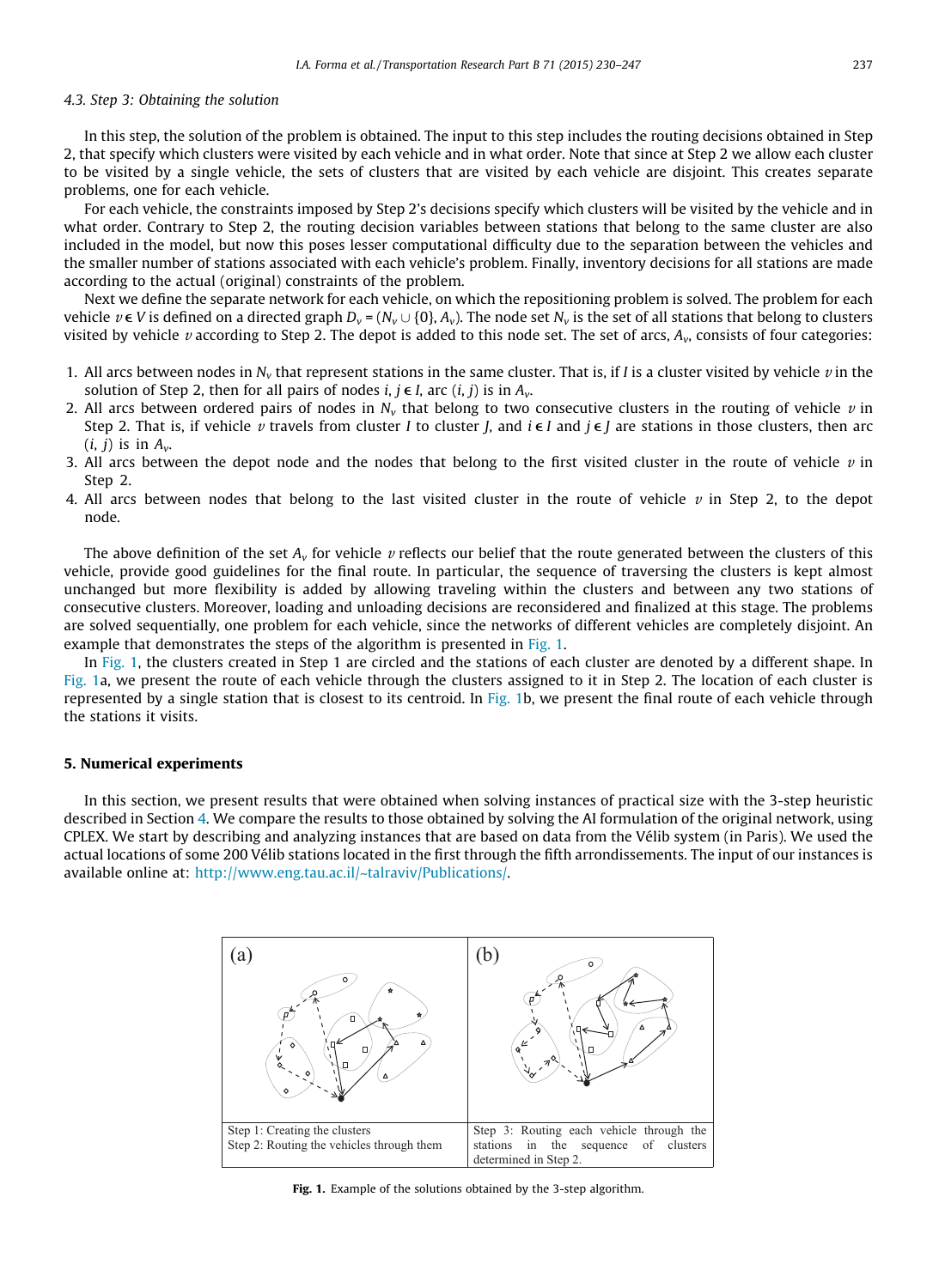<span id="page-8-0"></span>We conducted an experiment with all the combinations of the following parameter values:

- Number of stations 75, 100, 125, 150 and 200 stations, where the smaller instances are subsets of the larger ones.
- Penalty function representing the expected number of shortages function ( $f_i(.)$  for station i), based on a fictitious (but likely representative) demand pattern. The penalty functions were constructed as follows: The stations of the system were divided into three types, namely, (1) residential area stations where the demand for bicycles is high in the morning and the demand for lockers is high in the afternoon; (2) Business area stations with complementary pattern of demand; (3) ''touristic'' stations where the intensity of the demand for bicycles and lockers behave similarly throughout the day. The penalty functions were calculated using the method of [Raviv and Kolka \(2013\)](#page-16-0) based on the actual capacity of each station.
- Workload (light, real, heavy) the initial inventory levels at the stations influence the amount of work necessary in order to reach their ideal inventory levels. The further the initial inventory level of a station is from its ideal level, the more work is necessary. That is, the number of bicycles to load/unload to/from the station is higher. Therefore, we test three different cases of initial inventories called: ''light '', ''real'' and ''heavy'' referring to different workloads. For the ''light'' case we generated initial inventories from a normal distribution with mean that corresponds to the ideal inventory and a standard deviation that equals to 0.2 $c_i$ . In the "heavy" case, the standard deviation is equal to 0.6 $c_i$ . In this way we generate data with a higher expected workload. The ''real'' case corresponds to real initial inventories that were observed in the system at midnight on a random day.
- Number of vehicles two and three vehicles.
- Total time allocated to repositioning 5 h (18,000 s).
- $\alpha$ , the weight of the operating/travel costs per second relative to an expected shortage of one unit a value of 1/900 was used. This means that traveling 900 s (=15 min) is equivalent (in cost) to an expected shortage of one user.

The travel time matrix was calculated based on the  $L_1$  (Manhattan) metric. The loading and unloading times were set to be one minute/bicycle. The vehicle's capacity was set to 25 bicycles, which is the capacity of the light trucks used by Vélib. The location of the depot was selected to correspond to the location of station number one, situated in the 1st quarter. The capacity and the initial inventory of the depot were set to be large enough so that they were not binding. The dataset for our benchmark problems is available from the authors upon request.

After some tuning, we set the parameter that defines the maximal distance between stations in the same cluster, D, to be 800 s.

The saving heuristic used for the first step of our algorithm is implemented by a code computed with MATLAB. We implemented the second and third steps using IBM-Ilog OPL, and solved the above instances using IBM-Ilog CPLEX 12.3 on an Intel i7 2600 @ 3.4 GHz with 16 GB of RAM. In all our experiments, we used CPLEX's default settings.

While the saving heuristic of Step 1 took few seconds to run and the model of Step 3 was solved by CPLEX in a very short time as well (up to 42 s for the hardest instances), we could not solve the model of Step 2 for the larger instances in a reasonable time. Therefore, we set a time limit of one hour and used the best integer solution obtained by this time. In real scenarios one hour is approximately the time that can be allotted since the problem should be solved before the repositioning vehicles start their duties but after the state of the stations is revealed.

For the sake of benchmarking the 3-step algorithm we also solved the AI formulation subject to the same time limitation of one hour. [Table 5](#page-15-0), which contains detailed results of our experiments with both the 3-step algorithm and the AI formulation, is provided in [Appendix C.](#page-15-0) In the rest of this section we summarize various aspects of these results and discuss their implications.

The outcome of Step 1 for each instance was a set of clusters where the average number of stations per cluster was about four. Therefore, the dimension of the routing problem solved at Step 2 decreased significantly.

In order to explore the limits of Step 2 we report in Table 1 on the quality of the results of this step in terms of optimality gaps obtained within one hour. For the smaller instances that were solved to optimality in less than one hour we report on the solution time in seconds, instead. The first two columns of the table describe the characteristics of the instances in terms

| Stations | Vehicles |         | Relative Optimality Gap Step 2 (%) | Solution time Step 2 (s) |       |      |       |
|----------|----------|---------|------------------------------------|--------------------------|-------|------|-------|
|          |          | Light   | Real                               | Heavy                    | Light | Real | Heavy |
| 75       |          | $\star$ | $\star$                            |                          | 108   | 91   | 110   |
|          |          | $\star$ | $\star$                            | 0.28                     | 114   | 188  | 3600  |
| 100      |          | $\ast$  |                                    | $\ast$                   | 1154  | 237  | 1117  |
|          |          | 0.11    |                                    | 1.59                     | 3600  | 614  | 3600  |
| 125      |          |         |                                    |                          | 2119  | 727  | 423   |
|          |          | 0.65    | 0.12                               | 1.78                     | 3600  | 3600 | 3600  |
| 150      |          | 0.34    |                                    | 0.31                     | 3600  | 1684 | 3600  |
|          |          | 1.10    | 0.84                               | 1.57                     | 3600  | 3600 | 3600  |
| 200      |          | 1.05    | 2.16                               | 0.99                     | 3600  | 3600 | 3600  |
|          |          | 2.52    | 1.77                               | 2.12                     | 3600  | 3600 | 3600  |

# Table 1 Relative optimality gap and solution time for Step 2.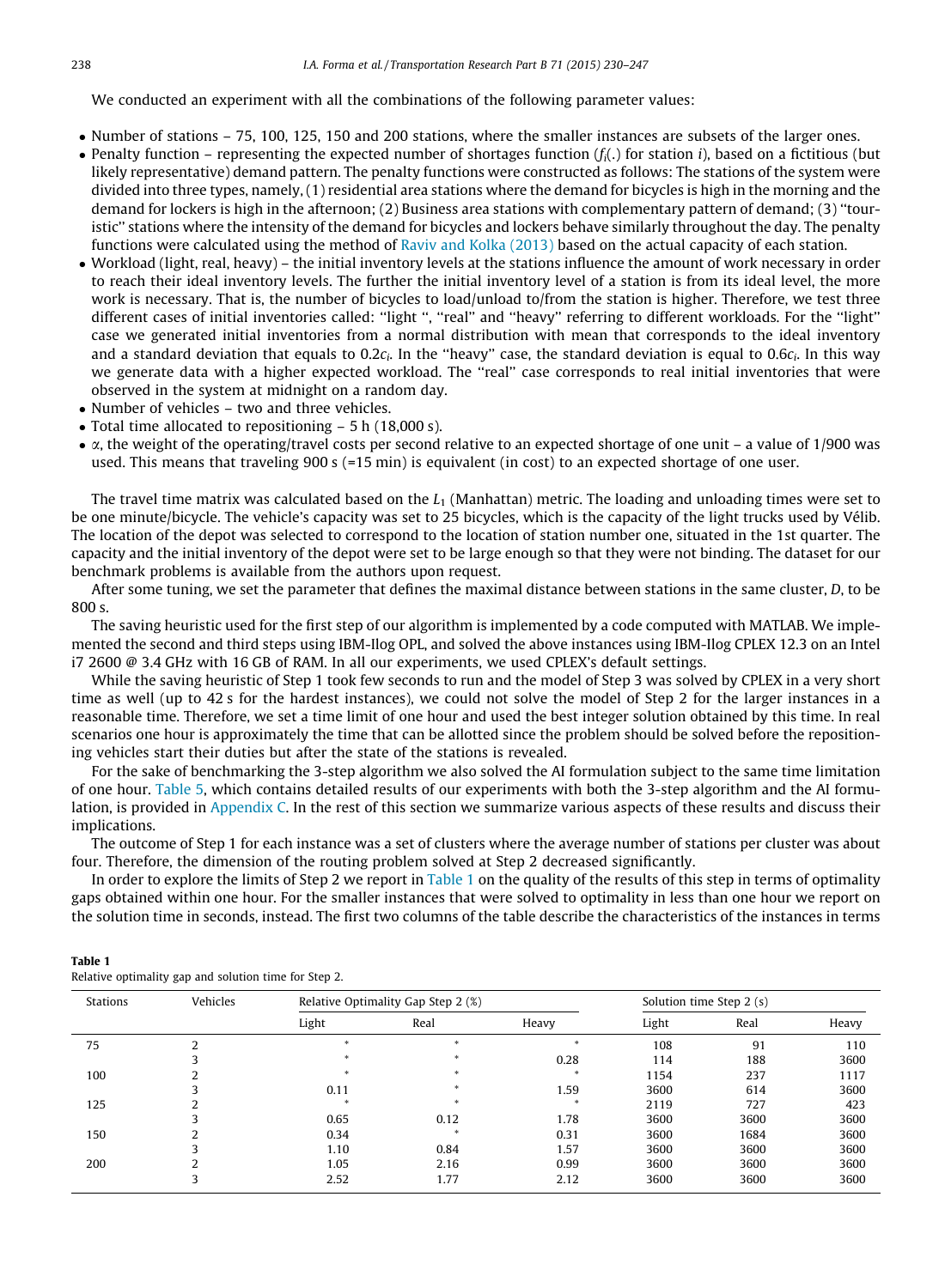of number of stations and number of vehicles. The next three columns present the relative optimality gaps for the light, real and heavy workloads. The relative optimality gap, as calculated by CPLEX, is defined as follows:

Relative Optimality 
$$
Gap = \frac{Solution \ value - Lower \ bound}{Solution \ value}
$$

The optimality gap is calculated relative to the lower bound obtained from the MILP solver for the problem solved in Step 2. Note that, strictly speaking, this is not a valid lower bound for the original problem because the route between the centers of the clusters may be, in some rare cases, longer than the route between the stations that are actually served. This may occur, if not all the stations of the visited clusters are served in the optimal solution. A valid lower bound for the original problem is presented below. An asterisk  $(*)$  is used to denote instances that were solved within the CPLEX default optimality tolerance of 0.01%. The three rightmost columns present the solution time in seconds. A value of 3600 s is reported for instances that could not be solved to optimality within one hour.

We observe that while most of the larger instances could not be solved to optimality within the allotted hour, the optimality gaps of all tested problems are not larger than 2.52%. Since Step 2 is the most computationally demanding component of our heuristic, these results imply its applicability to large problems. As expected, the optimality gap and solving time increase as the network size and the number of vehicles increases. However, these values are less sensitive to the workload, whereas the real workload is the easiest to solve in most cases.

In Table 2 we present the relative optimality gaps obtained for the 3-step algorithm and the AI formulation. The gaps for both solution methods are defined relative to a valid lower bound of the original problem, obtained from the MILP solver for the AI formulation. The structure of the table is identical to that of [Table 1.](#page-8-0)

We observe from Table 2 that the instances with real workload are solved by the 3-step algorithm with a small optimality gap, between 0.95% and 5.11%. In all the harder instances, the optimality gaps of the solutions obtained by the 3-step algorithm are significantly smaller than those obtained by the AI formulation. In fact, the AI formulation could not obtain a feasible solution for 17 out of the 30 test instances. The optimality gap of these instances is reported in the table as ''''. The AI formulation outperformed the 3-step algorithm only in two instances, with 75 stations and light workload. The optimality gaps of the 3-step algorithm are greatly affected by the workload, with higher optimality gaps for heavier workload. Interestingly, the workload obtained from observing the system on a random day (the "Real" instances) is slightly lighter than the workload of the "Light" instances that we generated, see [Table 5](#page-15-0) in [Appendix C](#page-15-0). Consequently, these instances are solved with smaller optimality gaps.

In order to measure the performance of both solution methods using a normalized scale, we consider the optimality gap of the solution obtained within one hour, relative to the extent of the potential improvement. The potential improvement, which is independent of the solution method, is defined as the difference between an upper bound and a lower bound. The former is the expected penalty assuming no repositioning is carried out and the latter is a lower bound obtained from the AI formulation when run on CPLEX for two hours. The above ratio is defined as the normalized optimality gap (NOG):

$$
NOG = \frac{Solution value - Lower bound}{Upper bound - Lower bound} = \frac{Optimality gap}{Potential improvement}
$$

This notion is depicted in [Fig. 2.](#page-10-0)

The NOG measures the benefit of applying a solution method on a given problem instance because it reveals the improvement achieved relative to what potentially could be improved. We note that while the optimality gap is sensitive to the definition of the penalty function, the NOG is more robust. For example, by adding a positive constant to the penalty functions the relative optimality gap is reduced while the NOG is not affected.

[Table 3](#page-10-0) reports on the NOG for the 3-step algorithm and for the AI formulation for all instances that were reported in [Table 1](#page-8-0). The first three columns of the table describe the characteristics of the instances in terms of number of stations and number of vehicles. The next three columns present the NOG value (in %) obtained by the 3-step algorithm for the light,

#### Table 2

| Relative optimality gap for the 3-step algorithm and AI formulation. |  |  |  |  |
|----------------------------------------------------------------------|--|--|--|--|
|----------------------------------------------------------------------|--|--|--|--|

| <b>Stations</b> | Vehicles |                  | Relative Optimality Gap (%) |       |                |                          |       |  |  |  |  |
|-----------------|----------|------------------|-----------------------------|-------|----------------|--------------------------|-------|--|--|--|--|
|                 |          | 3-step algorithm |                             |       | AI Formulation |                          |       |  |  |  |  |
|                 |          | Light            | Real                        | Heavy | Light          | Real                     | Heavy |  |  |  |  |
| 75              |          | 2.01             | 0.95                        | 4.94  | 0.87           | 1.62                     | 8.39  |  |  |  |  |
|                 |          | 2.15             | 1.13                        | 6.72  | 0.92           | 1.46                     | 12.54 |  |  |  |  |
| 100             |          | 1.67             | 1.58                        | 3.34  |                | 9.31                     | 7.25  |  |  |  |  |
|                 |          | 1.95             | 1.30                        | 9.92  | 2.78           | 2.03                     |       |  |  |  |  |
| 125             |          | 2.06             | 1.62                        | 3.89  | 5.65           | 9.03                     |       |  |  |  |  |
|                 |          | 2.53             | 1.52                        | 9.73  |                | 4.76                     |       |  |  |  |  |
| 150             |          | 2.55             | 1.15                        | 6.93  | -              | $\overline{\phantom{0}}$ |       |  |  |  |  |
|                 | ∽        | 4.69             | 3.30                        | 9.23  |                |                          |       |  |  |  |  |
| 200             |          | 4.61             | 2.85                        | 4.52  |                |                          |       |  |  |  |  |
|                 | 3        | 5.65             | 5.11                        | 7.21  |                |                          |       |  |  |  |  |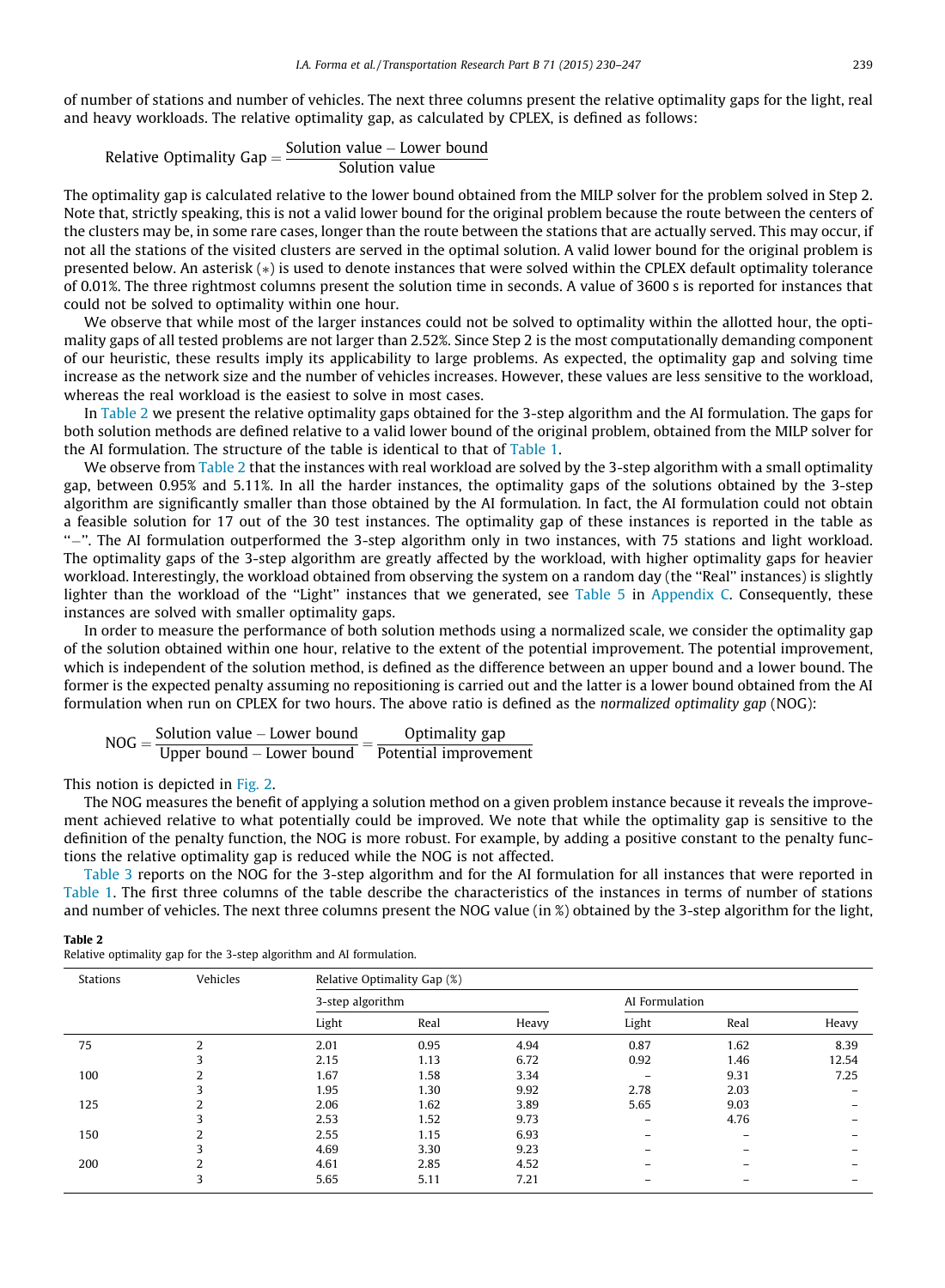

Fig. 2. Normalized optimality gap (NOG).

<span id="page-10-0"></span>Table 3 Normalized optimality gap for the 3-step algorithm and AI formulation.

| <b>Stations</b> | Vehicles | NOG(%)           |       |       |                |       |                          |  |  |  |
|-----------------|----------|------------------|-------|-------|----------------|-------|--------------------------|--|--|--|
|                 |          | 3-step algorithm |       |       | AI formulation |       |                          |  |  |  |
|                 |          | Light            | Real  | Heavy | Light          | Real  | Heavy                    |  |  |  |
| 75              | C.       | 22.27            | 8.59  | 12.53 | 9.33           | 14.42 | 19.91                    |  |  |  |
|                 |          | 23.47            | 10.20 | 13.27 | 9.84           | 13.04 | 23.10                    |  |  |  |
| 100             |          | 23.27            | 15.70 | 11.02 |                | 90.95 | 23.07                    |  |  |  |
|                 |          | 26.69            | 12.76 | 23.12 | 37.26          | 19.74 | $-$                      |  |  |  |
| 125             |          | 23.53            | 17.33 | 15.44 | 63.05          | 95.11 | $-$                      |  |  |  |
|                 |          | 26.83            | 16.17 | 24.51 |                | 46.12 |                          |  |  |  |
| 150             |          | 29.69            | 10.92 | 28.42 | -              | -     | $\overline{\phantom{0}}$ |  |  |  |
|                 |          | 38.02            | 25.83 | 26.22 | -              | -     | $\overline{\phantom{0}}$ |  |  |  |
| 200             |          | 43.17            | 29.96 | 26.38 | -              | -     | $\overline{\phantom{0}}$ |  |  |  |
|                 | 3        | 45.18            | 37.86 | 28.12 | -              | -     | $\overline{\phantom{0}}$ |  |  |  |

real and heavy workloads. The rightmost three columns present the NOG value (in %) obtained by the AI formulation. In cases when a feasible solution could not be obtained within the time limit, no NOG value is reported.

The results presented in Table 3 are visualized in Figs. 3–5 for the light, real and heavy workload, respectively. The vertical axis represents the normalized optimality gap, in%, where a value of 100% means that no feasible solution was found. Each bar presents an instance with its number of stations and repositioning vehicles.

We observe that in most cases the 3-step heuristic algorithm outperforms the result obtained from CPLEX using the AI formulation subject to the one hour time limit. There are only two exceptions, out of 30 instances, which refer to the instances with the smallest number of stations examined, and in which the workload was light. In fact, with the AI formulation, for most of the larger instances, we could not even obtain a feasible solution after one hour. The 3-step algorithm, on the other hand, always delivered feasible solutions that materialized substantial share of the potential improvement. As expected, for both methods the NOG is generally lower for smaller instances in terms of the number of stations and vehicles.

We also observe that the NOG obtained by the 3-step algorithm is not very sensitive to the workload. In particular, the NOG values of the heavy workload are always lower than those of the light workload, and in some cases also lower than those of the real workload.

The above results show that our 3-step algorithm is a good heuristic for the SBRP with at least 200 stations and three repositioning vehicles, which represents bike sharing systems of moderate-large size. This is an improvement over previous results for the same problem, which were able to solve the problem with up to about 100 stations and two repositioning vehicles.



Fig. 3. "Light" case: NOG for the 3-step algorithm and the AI formulation.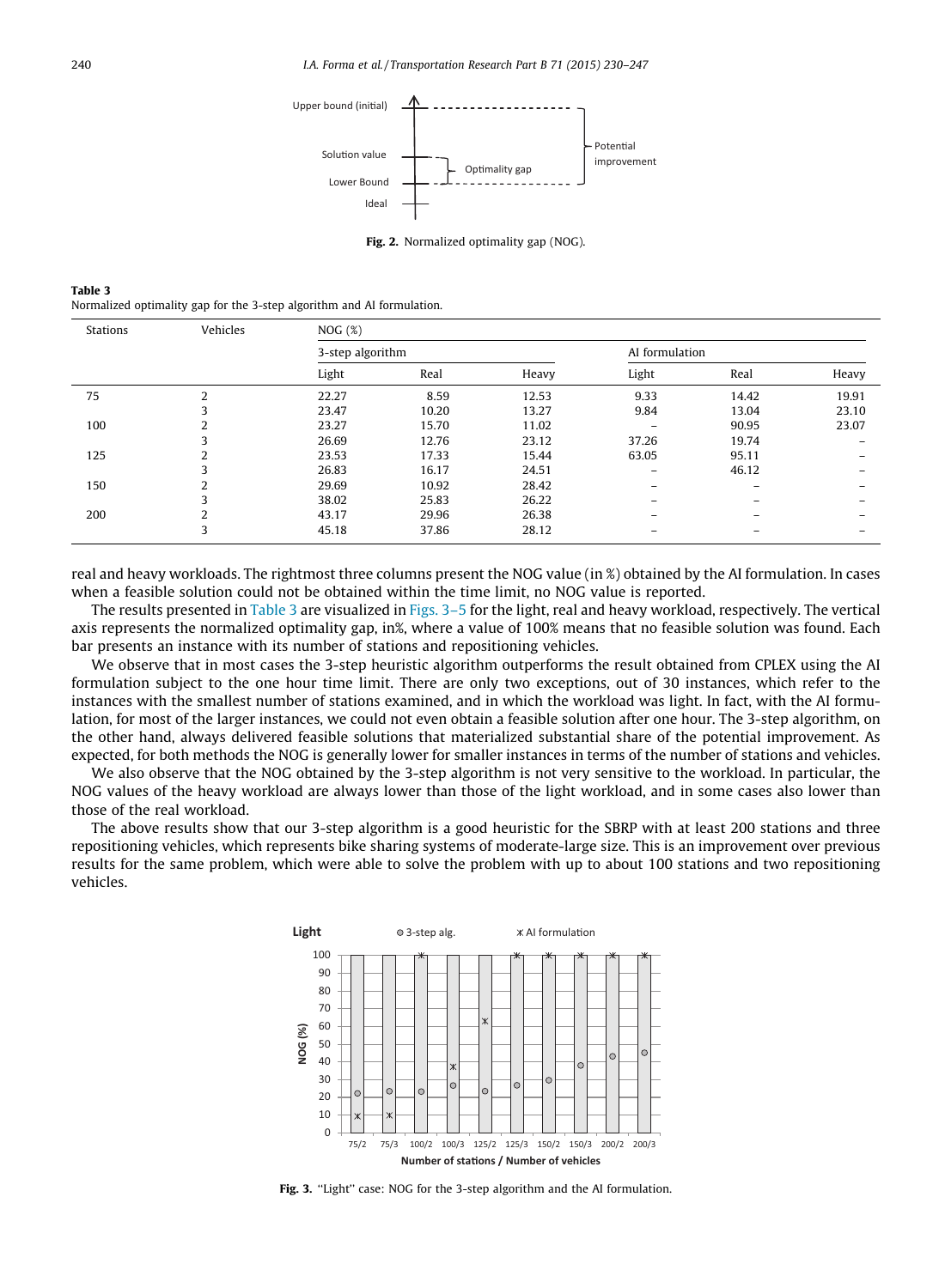<span id="page-11-0"></span>

Fig. 4. "Real" case: NOG for the 3-step algorithm and the AI formulation.



Fig. 5. "Heavy" case: NOG for the 3-step algorithm and the AI formulation.

#### 6. Conclusions and discussion

This paper presents a new math-heuristic for the SBRP, referred to as a 3-step algorithm. It enables operators of bike sharing systems to obtain a near optimal solution of the problem. For larger systems, a practical approach is to decompose the system into several geographical areas, such that each area is served by two or three vehicles. The 3-step algorithm could be a building block of such a solution approach. For example, the clustering approach suggested by [Schuijbroek et al. \(2013\)](#page-16-0) can be enhanced by including in each cluster as many stations and repositioning vehicles as can be handled by our heuristic.

One of the innovative components of our heuristic is the idea of reducing the size of the routing problem by clustering together sets of points that are likely to be visited consecutively. Given the newly defined network, the routes among these clusters are optimized and the solution is used to guide the search for a good feasible route in the original network. Such a decomposition approach can be useful to many other rich vehicle routing problems, for example, inventory routing problems.

#### Acknowledgment

This research was supported by the Israel Science Foundation (ISF) grant no 1109/11.

# Appendix A. The arc indexed formulation

Notation

The SBRP is described by the following sets and parameters:

- $N$  Set of stations, indexed by  $i = 1, \ldots, |N|$
- $N_0$  Set of nodes, including the stations and the depot (denoted by  $i = 0, i = 0, \ldots, |N|$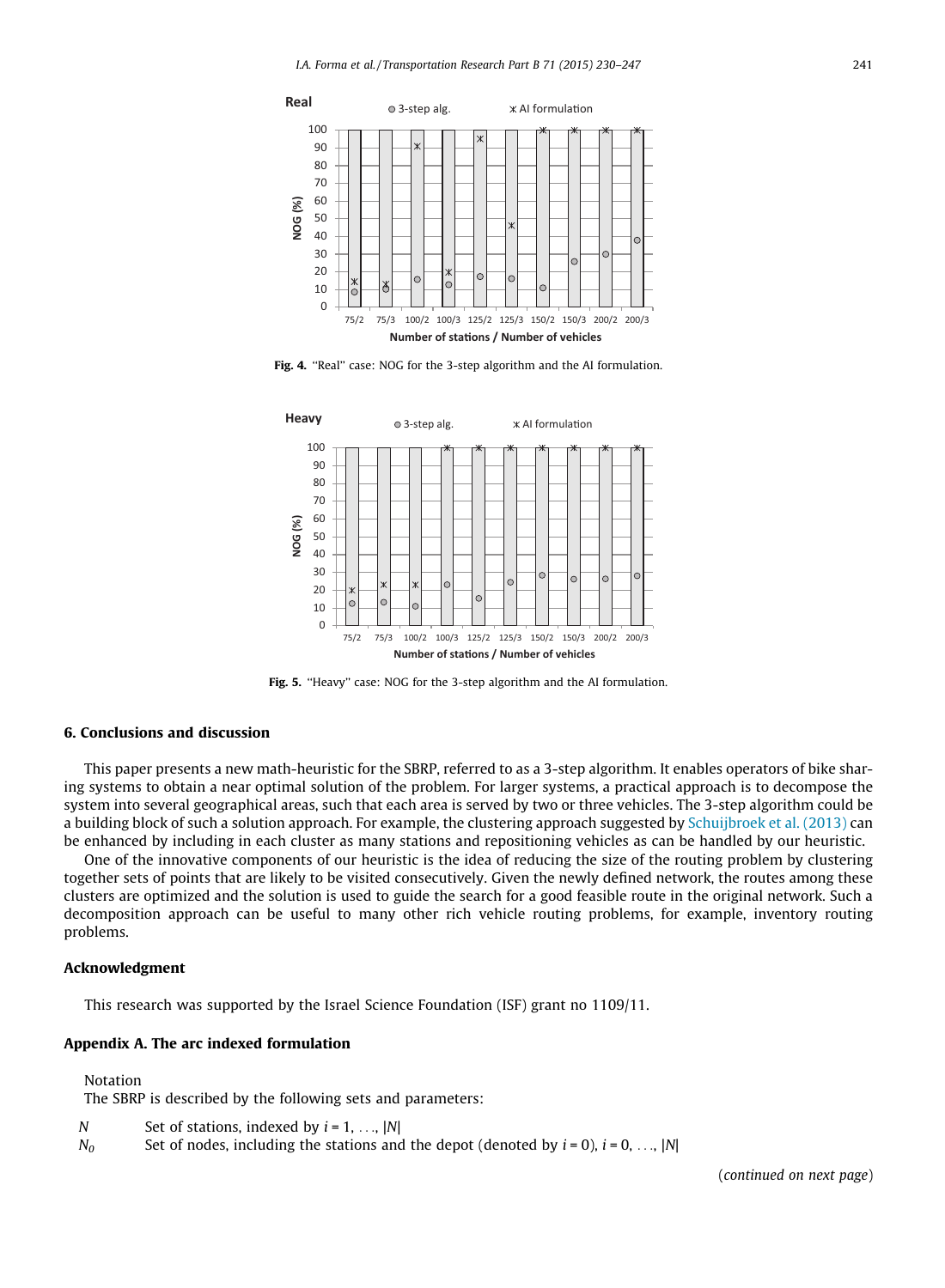- <span id="page-12-0"></span>V Set of vehicles,  $v = 1, \ldots, |V|$
- $S_i^0$  $s_i^0$  Number of bicycles at node *i* before the repositioning operation starts  $c_i$  Number of lockers installed at station  $i \in N_0$ , referred to as the station'
- $\vec{c}_i$  Number of lockers installed at station  $i \in N_0$ , referred to as the station's capacity Capacity (number of bicycles) of vehicle  $v \in V$
- 
- $k_v$  Capacity (number of bicycles) of vehicle  $v \in V$ <br> $f_i(s_i)$  A convex penalty function for station  $i \in N$ , th A convex penalty function for station  $i \in N$ , the function is defined over the integers  $s_i = 0, \ldots, c_i$
- $t_{ij}$  Traveling time from station *i* to station *j*
- $\alpha$  Weight/scaling factor (in the objective function) of the operating costs relative to the penalty costs <br>
Repositioning time, i.e., time allotted to the repositioning operation
- Repositioning time, i.e., time allotted to the repositioning operation
- L Time required to remove a bicycle from a station and load it onto the vehicle
- U Time required to unload a bicycle from the vehicle and hook it to a locker in a station

We use the following decision variables:

- $x_{ijy}$  Binary variable which equals one if vehicle v travels directly from node i to node j, and zero otherwise
- $y_{ijv}$  Number of bicycles carried on vehicle v when it travels directly from node *i* to node *j*.  $y_{ijv}$  is zero if the vehicle v does not travel directly from i to j
- 
- $y_{i\nu}^L$  Number of bicycles loaded onto vehicle  $\nu$  at node *i* Number of bicycles unloaded from vehicle  $\nu$  at node *i*
- $q_{iv}$  Auxiliary variables used for sub-tour elimination constraints
- $s_i$  Inventory level at node *i* at the end of the repositioning operation
- $M$  An upper bound on the number of arcs in a vehicle's tour whose length is at most T time units, where the vehicle visits each station at most once

The Arc Indexed (AI) formulation is the following:

$$
Min \sum_{i \in N} f_i(s_i) + \alpha \sum_{i \in N_0} \sum_{j \in N_0} \sum_{v \in V} t_{ij} x_{ij} \tag{11}
$$

s.t.

$$
s_i = s_i^0 - \sum_{v \in V} (y_{iv}^L - y_{iv}^U) \quad \forall i \in N_0
$$
\n(12)

$$
y_{iv}^l - y_{iv}^l = \sum_{j \in N_0, j \neq i} y_{ijv} - \sum_{j \in N_0, j \neq i} y_{jiv} \quad \forall i \in N_0, \forall v \in V
$$
\n(13)

$$
y_{ij\,\nu} \leq k_{\nu} x_{ij\,\nu} \quad \forall i,j \in N_0, i \neq j, \ \forall \,\nu \in V
$$
\n
$$
(14)
$$

$$
\sum_{j \in N_0, j \neq i} x_{ij\nu} = \sum_{j \in N_0, j \neq i} x_{ji\nu} \quad \forall i \in N_0, \forall \nu \in V
$$
\n(15)

$$
\sum_{j\in N_0, j\neq i} x_{ij\nu} \leq 1 \quad \forall i \in N, \ \forall \nu \in V
$$
\n(16)

$$
\sum_{v \in V} y_{iv}^L \leqslant s_i^0 \quad \forall i \in N_0
$$
\n
$$
(17)
$$

$$
\sum_{v \in V} y_{iv}^U \leqslant c_i - s_i^0 \quad \forall i \in N_0
$$
\n
$$
(18)
$$

$$
\sum_{i\in\mathbb{N}_0}(y_{iv}^L-y_{iv}^U)=0\quad\forall\,v\in V
$$
\n(19)

$$
\sum_{i \in N} \left( L y_{iv}^L + U y_{iv}^U \right) + \sum_{i \in N} (L y_{0iv} + U y_{i0v}) + \sum_{i,j \in N_0 : i \neq j} t_{ij} x_{ijv} \leq T \quad \forall v \in V
$$
\n(20)

$$
q_{j\nu} \geqslant q_{i\nu} + 1 - M(1 - x_{ij\nu}) \quad \forall i \in N_0, j \in N, i \neq j, \forall \nu \in V
$$
\n
$$
(21)
$$

$$
x_{ij\nu} \in \{0,1\} \quad \forall i,j \in N_0 : i \neq j, \forall \nu \in V \tag{22}
$$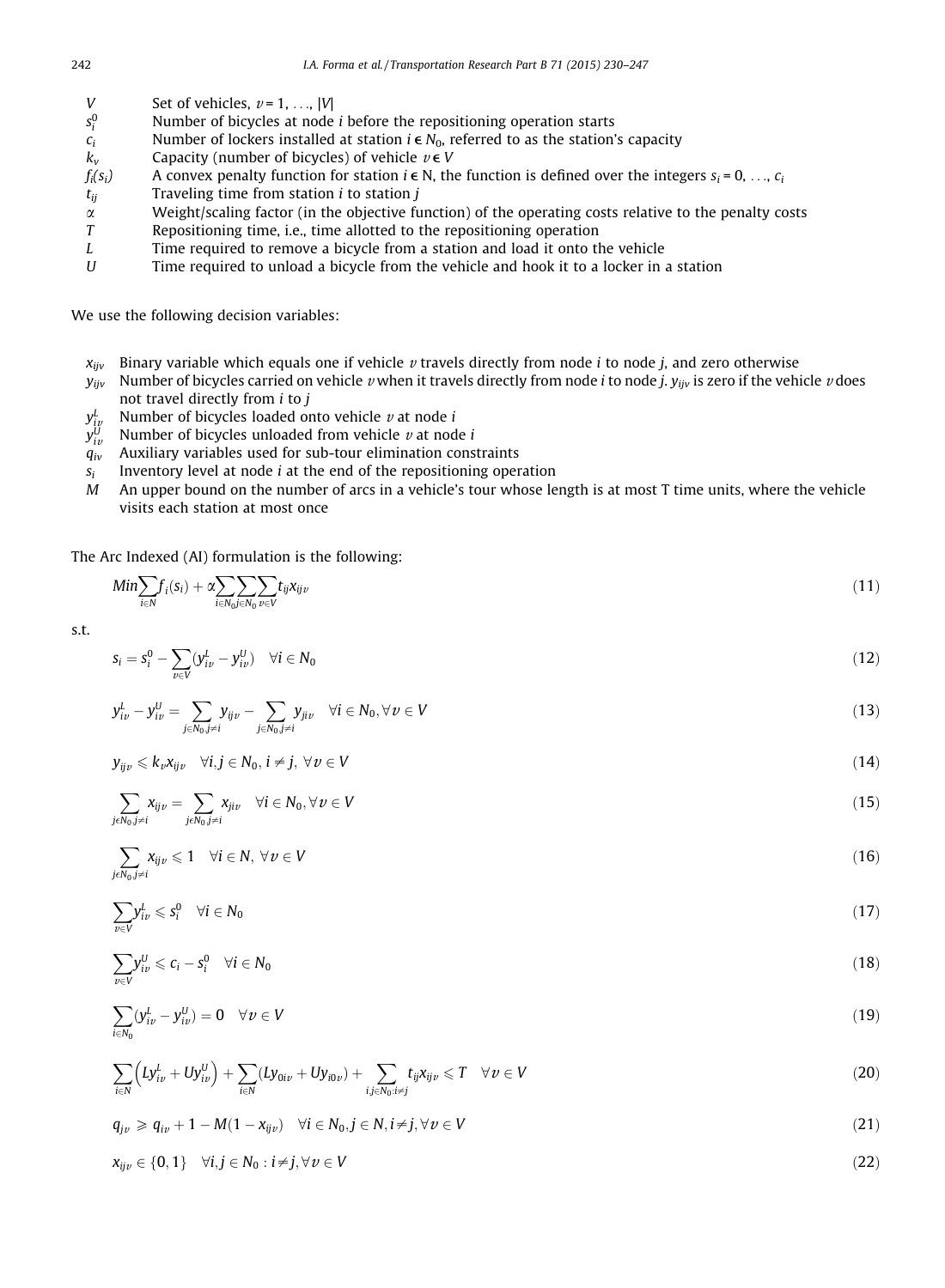<span id="page-13-0"></span>
$$
y_{iv}^l \geqslant 0, y_{iv}^U \geqslant 0, \text{ integer } \forall i \in N_0, \forall v \in V
$$
\n
$$
(23)
$$

$$
y_{ij\nu} \geqslant 0 \quad \forall i,j \in N_0 : i \neq j, \forall \nu \in V
$$
\n
$$
(24)
$$

$$
s_i \geq 0 \quad \forall i \in N_0 \tag{25}
$$

$$
q_{iv} \geqslant 0 \quad \forall i \in N_0, \forall v \in V \tag{26}
$$

The objective function [\(11\)](#page-12-0) minimizes the total cost of the system, consisting of the sum of the penalties incurred at all stations and the total operating costs, appropriately weighted by a factor of  $\alpha$ . Note that the objective function consists of a sum of convex functions over a discrete set, which can be linearized as described as described below, see (27) and (28). Constraints [\(12\)\)](#page-12-0) are inventory-balance constraints at the nodes (the stations and the depot). Constraints [\(13\)](#page-12-0) represent the conservation of inventory on the vehicles, and constraints  $(14)$  limit the quantity carried on each vehicle to its capacity. These constraints also set the quantity carried on a vehicle to zero when it travels directly from i to j if the vehicle does not use that arc. Constraints [\(15\)](#page-12-0) are vehicle flow-conservation equations. Constraints [\(16\)](#page-12-0) ensure that each station is visited at most once by each vehicle and constraints [\(17\)](#page-12-0) (resp., [\(18\)](#page-12-0)) limit the quantity picked-up by all vehicles from a station (resp., delivered to a station) to the quantity available there initially (resp., the residual capacity of the station). Note that constraints [\(17\)](#page-12-0) also imply non-negativity of the inventory variables, while constraints [\(18\)](#page-12-0) also ensure that the inventory at each station and at the depot is bounded by its capacity; therefore, these two restrictions are not written explicitly. Constraints [\(19\)](#page-12-0) stipulate that all the bicycles that are loaded onto the vehicles are also unloaded. Constraints [\(20\)](#page-12-0) limit the total loading and unloading times plus the travel times to the total time available for the repositioning operation. Constraints [\(21\)](#page-12-0) are sub-tour elimination constraints that are similar to those of [Miller et al. \(1960\)](#page-16-0). Finally, [\(22\) and \(23\)](#page-12-0) are binary and general integrality constraints, respectively, and  $(24)$ – $(26)$  are non-negativity constraints. Note that the integrality of  $y_{ij}$  and  $s_i$  is implied by the integrality of  $y_{i\nu}^L, y_{i\nu}^U$  and  $s_i^0$ .

As mentioned above, we can replace the previous convex terms in the objective function by linear terms:

$$
Min \sum_{i \in N} g_i + \alpha \sum_{i \in N_0} \sum_{j \in N_0} \sum_{v \in V} t_{ij} x_{ijv} \tag{27}
$$

and add the following constraints to the formulation:

$$
g_i \geq a_{iu} + b_{iu} s_i \quad \forall i \in N, u = 0, \dots, c_i - 1 \tag{28}
$$

where  $g_i$  is the penalty incurred at station i,  $b_{iu} = f_i(u + 1) - f_i(u)$ ,  $a_{iu} = f_i(u) - b_{iu} \cdot u \forall i$ ,  $\forall u$ . We also added the same cut constraints as detailed into [Raviv et al. \(2013\),](#page-16-0) in order to speed the solution time.

# Appendix B. The arc indexed (AI) formulation adapted to clusters routing (step 2)

We explain how we adapt the notation to the problem definition of this step. We let  $B = \{I_1, \ldots, I_n\}$  represent the set of clusters obtained in the first step,  $B_0 = \{I_0, I_1, \ldots, I_n\}$  where  $I_0 = \{0\}$  is a cluster which consists of the depot only, and we use I and J to represent general clusters. In a pre-processing calculation, we set the location of a cluster to be the location of the closest station to the center of gravity of the cluster, and denote the travel distance between clusters I and J by  $t_{II}$ .

In the definitions below, since routing decisions are considered between clusters only, routing decision variables are also defined between clusters only. In particular, no routing decision variables are defined between stations. On the other hand, all decision variables that concern the inventory decisions still exist.

The adapted decision variables (relative to the original AI formulation, which is stated in [Appendix A\)](#page-11-0):

| $x_{\mu\nu}$ binary variable that equals one if vehicle v travels directly from cluster I to cluster I, and zero otherwise                       |
|--------------------------------------------------------------------------------------------------------------------------------------------------|
| $y_{\ell l}$ number of bicycles carried on vehicle v when it travels directly from cluster I to cluster J. $y_{\ell l}$ is zero if the vehicle v |
| does not travel directly from I to I                                                                                                             |
| $a_{\rm k}$ auxiliary variables, used for sub-tour elimination constraints                                                                       |

auxiliary variables, used for sub-tour elimination constraints

The same decision variables (that are the same as in the original AI formulation):

|                                                                      | number of bicycles loaded onto vehicle $\nu$ at station $i$                                      |
|----------------------------------------------------------------------|--------------------------------------------------------------------------------------------------|
| $y_{\substack{i\nu\ y_{\substack{j\nu\ y_{\substack{j\nu\ v}}}}}}^L$ | number of bicycles unloaded off of vehicle $\nu$ at station $i$                                  |
| $S_i$                                                                | inventory level at station <i>i</i> at the end of the repositioning operation (mentioned before) |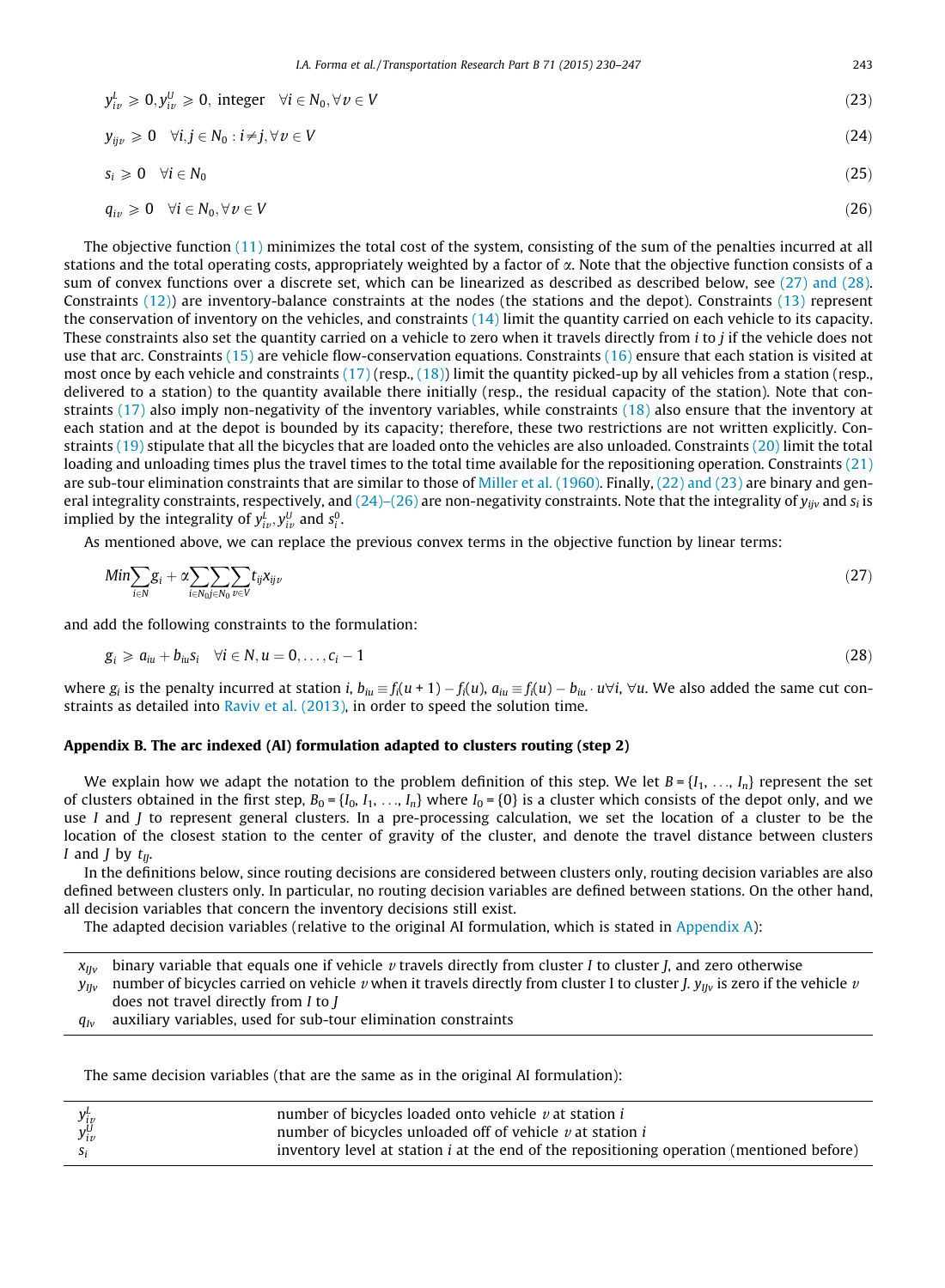<span id="page-14-0"></span>Arc indexed (AI) formulation adapted to clusters routing

$$
Min \sum_{i \in N} f_i(s_i) + \alpha \sum_{l \in B_0} \sum_{j \in B_0} \sum_{v \in V} t_{lj} x_{ljv} \tag{29}
$$

s.t.

$$
s_i = s_i^0 - \sum_{v \in V} (y_{iv}^L - y_{iv}^U) \quad \forall i \in N_0
$$
\n(12)

$$
\sum_{i \in I} (y_{iv}^L - y_{iv}^U) = \sum_{J \in B_0, J \neq I} y_{IJ} - \sum_{J \in B_0, J \neq I} y_{JI} \quad \forall I \in B_0, \forall v \in V
$$
\n(30)

$$
y_{ijv} \leq k_v x_{ijv} \quad \forall l, j \in B_0, l \neq j, \forall v \in V
$$
\n
$$
(31)
$$

$$
\sum_{J \in B_0, J \neq I} x_{IJ \nu} = \sum_{J \in B_0, J \neq I} x_{JI \nu} \quad \forall I \in B_0, \forall \nu \in V
$$
\n(32)

$$
\sum_{J \in B_0, J \neq I} \sum_{v \in V} x_{IJv} \leq 1 \quad \forall I \in B
$$
\n(33)

$$
\sum_{v \in V} y_{iv}^L \leqslant s_i^0 \quad \forall i \in N_0
$$

$$
\sum_{v \in V} y_{iv}^U \leqslant c_i - s_i^0 \quad \forall i \in N_0
$$
\n
$$
(18)
$$

$$
\sum_{i\in\mathbb{N}_0} (y_{iv}^L - y_{iv}^U) = 0 \quad \forall v \in V
$$
\n
$$
(19)
$$

$$
\sum_{i\in N} (Ly_{iv}^L + Uy_{iv}^U) + \sum_{I\in B} (Ly_{01v} + Uy_{10v}) + \sum_{I,J\in B_0 \cdot I\neq J} t_{IJ}x_{IJv} \le T \quad \forall v \in V
$$
\n(34)

$$
q_{j\nu} \geqslant q_{l\nu} + 1 - M(1 - x_{ij\nu}) \quad \forall l \in B_0, J \in B, l \neq J, \forall \nu \in V
$$
\n
$$
(35)
$$

$$
x_{IJv} \in \{0,1\} \quad \forall I,J \in B_0 : I \neq J, \forall v \in V \tag{36}
$$

$$
y_{iv}^L \geqslant 0, y_{iv}^U \geqslant 0, \text{ integer } \forall i \in N_0, \forall v \in V
$$
\n
$$
(23)
$$

$$
y_{IJ\, \nu} \geqslant 0 \quad \forall I, J \in B_0 : I \neq J, \forall \nu \in V \tag{37}
$$

$$
s_i \geqslant 0 \quad \forall i \in N_0 \tag{25}
$$

$$
q_{1\nu} \geqslant 0 \quad \forall I \in B_0, \forall \nu \in V \tag{38}
$$

In the formulation above, the first term of the objective function (29), which refers to the inventory-related costs, is the same as in the original AI formulation. (This term is later linearized, similar to  $(27)$  and  $(28)$  above.) The second term refers to the operating costs of routing between clusters, rather than between stations as in the original AI formulation. Note that the value of the objective function is a lower bound to the real costs of the repositioning problem, since the operating costs do not include the routing between stations within clusters.

As for the constraints, similarly to the definition of the decision variables, those that refer to inventory at the stations have not changed (Constraints [\(9\), \(17\)–\(19\), \(23\), \(25\),](#page-5-0) whose reference number did not change). The constraints that refer to the routing are similar to the original ones, only with a cluster index rather than a station index (Constraints 31, 32, 35, 36, 23, 37, 25, 38). Finally, Constraints 30, 33 and 34 have changed slightly. Constraint (30) is a flow conservation constraint, which applies now to clusters rather than to stations. In Constraint (33) we assume that each cluster may be visited at most once by all vehicles; this is different from the original formulation in which this constraint is applied to each vehicle separately; this change is motivated by Step 3 of our algorithm, see Section [4.3](#page-7-0). Constraints (34) limit the total loading and unloading times at stations as well as at the depot, plus the travel times between clusters to the length of time available for the repositioning operation. In this constraint, routing variables refer again to clusters rather than to stations.

We add the constraints (cuts) that were included in the original formulation of Raviv et al. (2103), adapted to the formulation above, i.e., where routing decision variables refer to clusters rather than to stations, and inventory decision variables are unchanged. We also add the following constraints, which follows from (33):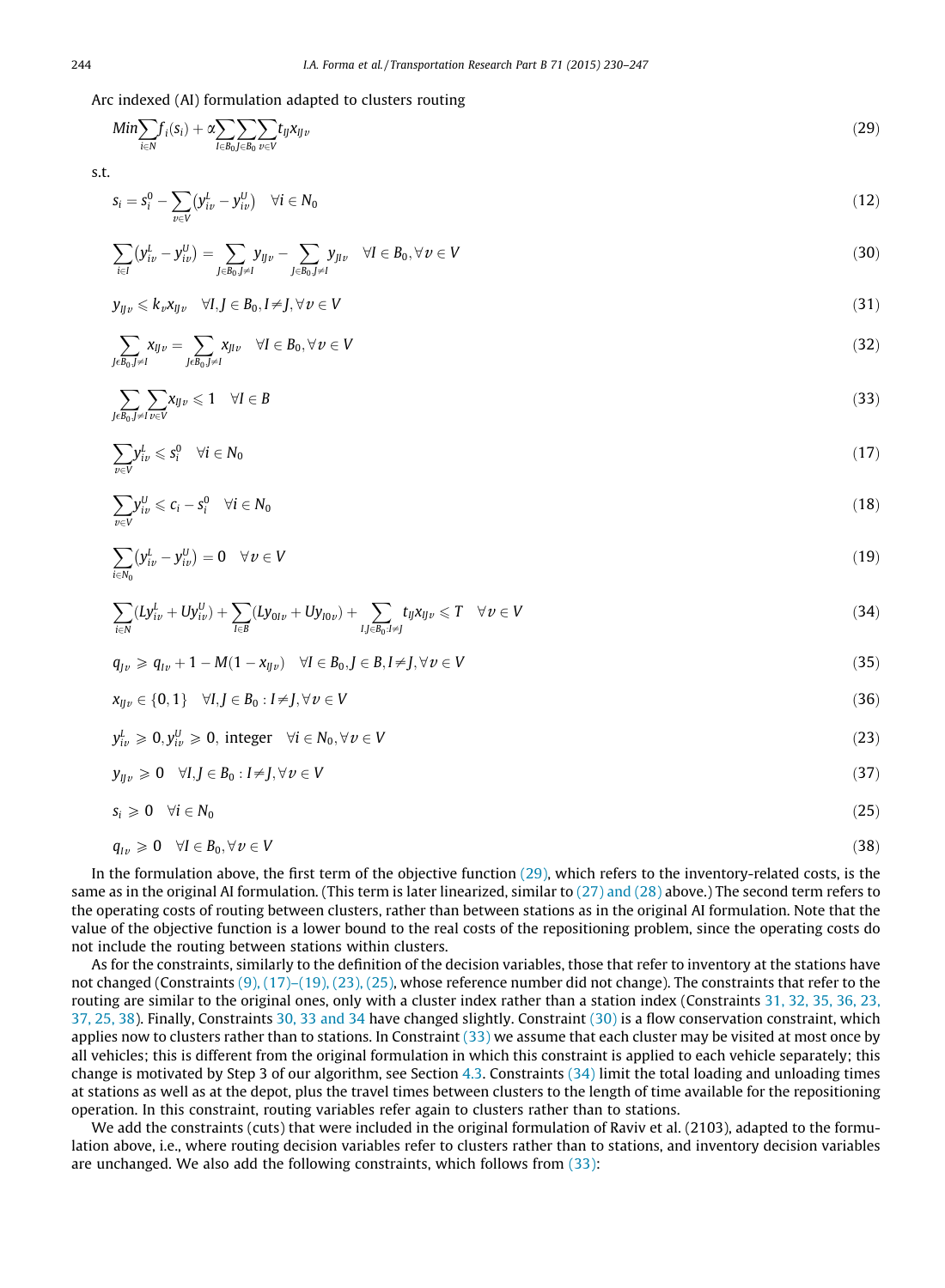<span id="page-15-0"></span>
$$
\left|\sum_{i\in I}\sum_{v\in V}(y_{iv}^l - y_{iv}^U)\right| \leq Max_{v\in V} \cdot k_v \sum_{J\in B_0} \sum_{j\neq I} \sum_{v\in V} x_{IJv} \quad \forall I \in B
$$
\n(39)

While [\(39\)](#page-14-0) is not linear due to the absolute value at the left hand side, it can easily be linearized.

# Appendix C. Detailed numerical results

In this appendix, we first provide some characteristics of the instances considered in our experimental study, see Table 4. Note that in this table we ignore the number of vehicles used to carry out the repositioning. Next, we present information on

# Table 4

Characterization of the numerical experiment instances.

| # of Stations | Workload | Initial | Ideal   | To add/remove |
|---------------|----------|---------|---------|---------------|
| 75            | Light    | 556.32  | 498.78  | 264           |
|               | Real     | 562.72  |         | 259           |
|               | Heavy    | 829.17  |         | 656           |
| 100           | Light    | 734.50  | 647.71  | 337           |
|               | Real     | 737.13  |         | 328           |
|               | Heavy    | 1048.19 |         | 807           |
| 125           | Light    | 932.44  | 809.10  | 455           |
|               | Real     | 916.98  |         | 410           |
|               | Heavy    | 1334.44 |         | 1056          |
| 150           | Light    | 1135.74 | 981.54  | 553           |
|               | Real     | 1131.30 |         | 499           |
|               | Heavy    | 1621.20 |         | 1270          |
| 200           | Light    | 1556.69 | 1329.22 | 797           |
|               | Real     | 1548.77 |         | 735           |
|               | Heavy    | 2300.68 |         | 1869          |

#### Table 5

Information on the numerical experiment results of each instance.

| Problem characteristics |                |               |         | 3-step algorithm |                 |          |                       | AI formulation    |                          |                          |                          |                          |
|-------------------------|----------------|---------------|---------|------------------|-----------------|----------|-----------------------|-------------------|--------------------------|--------------------------|--------------------------|--------------------------|
| Stations                | Vehicles       | Work-<br>load | LB      | Step 2<br>value  | Step 3<br>value | Shortage | Travel<br>time (sec.) | Added/<br>removed | AI<br>value              | Shortage                 | Travel<br>time (sec.)    | Added/<br>removed        |
| 75                      | $\overline{c}$ | Light         | 509.52  | 504.08           | 519.95          | 500.87   | 17,163                | 183               | 513.89                   | 495.41                   | 16,623                   | 222                      |
|                         |                | Real          | 506.34  | 503.34           | 511.19          | 495.63   | 14,004                | 207               | 514.48                   | 496.27                   | 16,389                   | 209                      |
|                         |                | Heavy         | 586.02  | 575.05           | 616.49          | 599.94   | 14,895                | 342               | 634.44                   | 616.76                   | 15,912                   | 316                      |
|                         | 3              | Light         | 508.79  | 504.28           | 519.95          | 500.87   | 17,163                | 183               | 513.47                   | 495.43                   | 16,236                   | 220                      |
|                         |                | Real          | 506.10  | 503.76           | 511.88          | 495.05   | 15,147                | 214               | 513.49                   | 494.30                   | 17,271                   | 212                      |
|                         |                | Heavy         | 537.52  | 535.88           | 576.22          | 548.58   | 24,876                | 442               | 604.91                   | 578.47                   | 23,796                   | 383                      |
| 100                     | $\overline{2}$ | Light         | 684.59  | 678.73           | 696.21          | 673.68   | 20,277                | 212               | $\overline{\phantom{a}}$ |                          |                          |                          |
|                         |                | Real          | 668.68  | 664.28           | 679.43          | 658.34   | 18,981                | 230               | 730.94                   | 729.09                   | 1656                     | 32                       |
|                         |                | Heavy         | 798.16  | 783.62           | 825.72          | 809.64   | 14,472                | 345               | 855.86                   | 836.16                   | 17,757                   | 303                      |
|                         | 3              | Light         | 683.49  | 679.21           | 697.11          | 675.13   | 19,782                | 201               | 702.50                   | 675.56                   | 24,246                   | 180                      |
|                         |                | Real          | 668.33  | 665.07           | 677.11          | 654.24   | 20,583                | 263               | 681.92                   | 665.24                   | 15,012                   | 218                      |
|                         |                | Heavy         | 709.95  | 735.17           | 788.17          | 760.67   | 24,750                | 479               | $\overline{\phantom{a}}$ | $\qquad \qquad -$        | $\qquad \qquad -$        |                          |
| 125                     | $\overline{2}$ | Light         | 855.77  | 849.66           | 873.81          | 851.33   | 20,241                | 238               | 904.11                   | 894.48                   | 8667                     | 134                      |
|                         |                | Real          | 837.48  | 833.40           | 851.26          | 828.87   | 20,142                | 250               | 913.09                   | 911.38                   | 1539                     | 29                       |
|                         |                | Heavy         | 1057.31 | 1050.49          | 1100.12         | 1082.39  | 15,957                | 334               |                          |                          |                          |                          |
|                         | 3              | Light         | 850.22  | 849.03           | 872.28          | 836.71   | 32,004                | 286               |                          | $\qquad \qquad -$        | $\overline{\phantom{m}}$ |                          |
|                         |                | Real          | 837.12  | 831.63           | 850.04          | 824.50   | 22,995                | 293               | 873.95                   | 862.32                   | 10,476                   | 164                      |
|                         |                | Heavy         | 926.97  | 969.10           | 1026.84         | 999.95   | 24,201                | 482               | $\qquad \qquad -$        |                          |                          |                          |
| 150                     | 2              | Light         | 1043.80 | 1039.86          | 1071.10         | 1047.69  | 21,069                | 224               |                          |                          |                          |                          |
|                         |                | Real          | 1022.81 | 1017.30          | 1034.66         | 1014.03  | 18,567                | 224               |                          |                          |                          |                          |
|                         |                | Heavy         | 1284.75 | 1328.57          | 1380.39         | 1362.09  | 16,470                | 324               |                          |                          |                          |                          |
|                         | 3              | Light         | 1005.51 | 1029.52          | 1055.03         | 1016.60  | 34,587                | 315               | -                        | $\overline{\phantom{0}}$ |                          |                          |
|                         |                | Real          | 999.30  | 1015.46          | 1033.40         | 1000.11  | 29,970                | 346               | $\overline{\phantom{0}}$ | $\overline{\phantom{0}}$ |                          |                          |
|                         |                | Heavy         | 1168.28 | 1207.27          | 1287.05         | 1261.24  | 23,238                | 502               |                          |                          |                          |                          |
| 200                     | $\overline{2}$ | Light         | 1400.12 | 1442.49          | 1467.71         | 1444.24  | 21,123                | 235               |                          | $\overline{\phantom{0}}$ |                          |                          |
|                         |                | Real          | 1410.73 | 1434.68          | 1452.10         | 1429.36  | 20,457                | 255               | $\overline{\phantom{0}}$ | $\overline{\phantom{0}}$ |                          | $\overline{\phantom{0}}$ |
|                         |                | Heavy         | 1950.69 | 2006.24          | 2043.04         | 2025.69  | 15,615                | 341               |                          | $\overline{\phantom{0}}$ |                          | $\overline{\phantom{0}}$ |
|                         | 3              | Light         | 1374.46 | 1431.21          | 1456.80         | 1418.57  | 34,407                | 325               |                          |                          |                          |                          |
|                         |                | Real          | 1355.83 | 1396.08          | 1428.88         | 1393.15  | 32,157                | 347               |                          |                          |                          |                          |
|                         |                | Heavy         | 1802.71 | 1872.58          | 1942.73         | 1916.14  | 23,931                | 496               |                          |                          |                          |                          |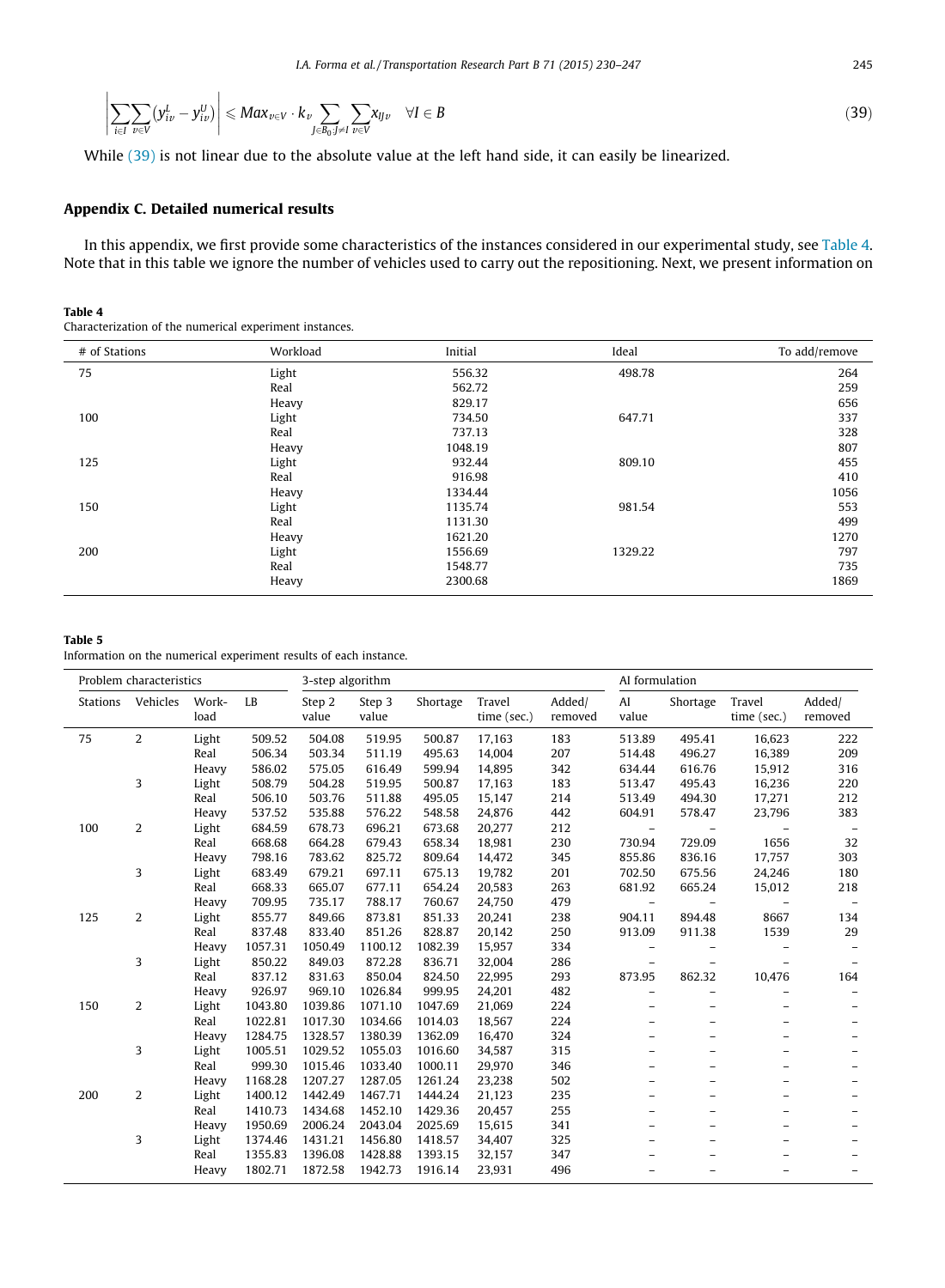<span id="page-16-0"></span>the results obtained for each instance in this experiment, including the data from which the optimality gaps presented in [Tables 1–3](#page-8-0) in Section [5](#page-7-0) were calculated.

The first and second columns in [Table 4](#page-15-0) denote the number of stations and the workload of each instance. The next column, entitled ''Initial'', presents the expected number of shortage events assuming no repositioning is done. This value is used as an upper bound for the solution value. The column entitled ''Ideal'' presents the expected number of shortage events assuming the number of bicycles at each station before the demand commences is optimal (i.e., ideal, ignoring the repositioning effort costs and constraints). The rightmost column in the table specifies the total number of bicycles that need to be added or removed at the stations in order to change the initial state of the system to its ideal state. Note that this number is significantly smaller for the ''Light'' and ''Real'' instances compared with the ''Heavy'' instances. The latter were artificially created in order to examine the effect of the workload on the performance of the proposed solution method.

[Table 5](#page-15-0) contains the results of the 3-step algorithm and the AI formulation. The first three columns present the problem characteristics of each instance, namely, number of stations, number of vehicles and workload. In the next column we report on the lower bound of the optimal solution obtained from the MILP solver applied on the original AI formulation, see [Appen](#page-11-0)[dix A.](#page-11-0) In the next five columns we report on the results of running the 3-step algorithm. First the solution values of Step 2 and Step 3 are presented. Note that the former is consistently slightly lower since the model solved in this step does not take into account the travel time of the vehicles between the stations of each cluster. In the next two columns the two components of the objective function are presented: the expected shortage and the travel time. Recall that the value of the solution is the expected shortage plus  $\alpha$  multiplied by the travel time. The number of bicycles that are added and removed at the stations in the solution obtained by the 3-step algorithm is presented next. In the last four columns similar information is presented with respect to the AI formulation. No information is provided when the problem could not obtain a feasible solution within the time limit of one hour.

### References

- [Baldacci, R., Bartolini, E., Laporte, G., 2010. Some applications of the generalized vehicle routing problem. J. Oper. Res. Soc. 61 \(7\), 1072–1077](http://refhub.elsevier.com/S0191-2615(14)00172-6/h0005).
- Battarra, M., Erdoğan, G., Vigo, D., 2014. Exact algorithms for the clustered vehicle routing problem. Oper. Res. 62 (1), 58–71.
- [Berbeglia, G., Cordeau, J.-F., Gribkovskaia, I., Laporte, G., 2007. Static pickup and delivery problems: a classification scheme and survey. TOP 15 \(1\), 1–31.](http://refhub.elsevier.com/S0191-2615(14)00172-6/h0015) [Chemla, D., Meunier, F., Wolfler-Calvo, R., 2013a. Bike sharing systems: solving the static rebalancing problem. Dis. Optim. 10 \(2\), 120–146.](http://refhub.elsevier.com/S0191-2615(14)00172-6/h0020)
- Chemla, D., Meunier, F., Pradeau, T., Wolfler-Calvo, R., Yahiaoui, H., 2013b. Self-service bike sharing systems: simulation, repositioning, pricing. Working paper.
- [Chow, J.Y.J., Sayarshad, H.R., 2014. Symbiotic network design strategies in the presence of coexisting transportation networks. Transp. Res. Part](http://refhub.elsevier.com/S0191-2615(14)00172-6/h0030) B 62 (1), 13– [34.](http://refhub.elsevier.com/S0191-2615(14)00172-6/h0030)
- [Clarke, G., Wright, J.W., 1964. Scheduling of vehicles from a central depot to a number of delivery points. Oper. Res. 12 \(4\), 568–581](http://refhub.elsevier.com/S0191-2615(14)00172-6/h0035).
- Côme, E., Randriamanamihaga, A., Oukhellou, L., Aknin, P., 2013. Spatio-temporal analysis of dynamic origin-destination data using latent dirichlet allocation. Application to the Vélib' Bike Sharing System of Paris. Working paper.
- Contardo, C., Morency, C., Rousseau, L.-M., 2012. Balancing a dynamic public bike-sharing system. Working paper.
- DeMaio, P. and Meddin, R., 2014. The bike sharing blog, <[http://bike-sharing.blogspot.com/>](http://bike-sharing.blogspot.com/), observed at April 11, 2014.
- Erdog˘an, G., Laporte, G., Calvo, R.W., 2013. The one-commodity pickup and delivery traveling salesman problem with demand intervals. Working paper. [Fisher, M.L., Jaikumar, R., 1981. A generalized assignment heuristic for vehicle routing. Networks 11 \(2\), 109–124](http://refhub.elsevier.com/S0191-2615(14)00172-6/h0065).
- Forma I., Raviv T., Tzur M., 2010. The static repositioning problem in a bike-sharing system. In: Proceeding of the 7th triennial symposium on transportation analysis (TRISTAN), 279–282.
- Fricker, C., Gast, N., 2015. Incentives and regulations in bike-sharing systems with stations of finite capacity. Eur. J. Transp. Logist. (forthcoming).

[Gillett, B.E., Miller, L.R., 1974. A heuristic algorithm for the vehicle dispatch problem. Oper. Res. 22 \(2\), 340–349.](http://refhub.elsevier.com/S0191-2615(14)00172-6/h0080)

[Hernández-Pérez, H., Salazar-González, J.-J., 2004. A branch-and-cut algorithm for a traveling salesman problem with pickup and delivery. Dis. Appl. Math.](http://refhub.elsevier.com/S0191-2615(14)00172-6/h0085) [145 \(1\), 126–139.](http://refhub.elsevier.com/S0191-2615(14)00172-6/h0085)

[Kaltenbrunner, A., Meza, R., Grivolla, J., Codina, J., Banchs, R., 2010. Urban cycles and mobility patterns: exploring and predicting trends in a bicycle-based](http://refhub.elsevier.com/S0191-2615(14)00172-6/h0090) [public transport system. Perv. Mobile Comput. 6 \(4\), 455–466](http://refhub.elsevier.com/S0191-2615(14)00172-6/h0090).

[Kaspi, M., Raviv, T., Tzur, M., 2014a. Parking reservation policies in one-way vehicle sharing systems. Transp. Res. Part B 62 \(1\), 35–50](http://refhub.elsevier.com/S0191-2615(14)00172-6/h0095).

- Kaspi, M., Raviv, T., Tzur, M., Galili, H., 2014b. Analysis and performance bounds of parking reservation policies in vehicle sharing systems. Working paper. Kloimüllner, C., Papazek, P., Hu, B., Raidl, G.R., 2014. Balancing bicycle sharing systems: an approach for the dynamic case. In: Blum, C., Ochoa, G. (Eds.), EvoCOP 2014, Lecture Notes in Computer Science 8600, pp. 73–84.
- [Laporte, G., Semet, F., 2002. Classical heuristics for the capacitated VRP. In: Toth, P., Vigo, D. \(Eds.\), The Vehicle Routing Problem. SIAM, pp. 109–128](http://refhub.elsevier.com/S0191-2615(14)00172-6/h0110).
- Larsen, J., 2013. Plan B updates bike-sharing programs hit the streets in over 500 cities worldwide, [<http://www.earth-policy.org/plan\\_b\\_updates/2013/](http://www.earth-policy.org/plan_b_updates/2013/update112) [update112>](http://www.earth-policy.org/plan_b_updates/2013/update112), published April 25, 2013, observed on April 11, 2014.
- [Lin, J.-R., Yang, T.-H., 2011. Strategic design of public bicycle sharing systems with service level constraints. Transp. Res. Part E 47 \(2\), 284–294.](http://refhub.elsevier.com/S0191-2615(14)00172-6/h0120)

[Miller, C.E., Tucker, A.W., Zemlin, R.A., 1960. Integer programming formulations and traveling salesman problems. J. ACM 7 \(4\), 326–329](http://refhub.elsevier.com/S0191-2615(14)00172-6/h0125).

- [Nair, R., Miller-Hooks, E., Hampshire, R.C., Bušic´, A., 2013. Large-scale vehicle sharing systems: analysis of vélib'. Int. J. Sust. Transp. 7 \(1\), 85–106](http://refhub.elsevier.com/S0191-2615(14)00172-6/h0130). Pessach, D., Raviv, T., Tzur, M., 2014. Dynamic repositioning in a bike sharing system. Working Paper.
- [Pfrommer, J., Warrington, J., Schildbach, G., Morari, M., 2014. Dynamic vehicle redistribution and online price incentives in shared mobility systems. IEEE](http://refhub.elsevier.com/S0191-2615(14)00172-6/h0140) [Trans. Intell. Transp. Syst. 15 \(4\), 1564–1578.](http://refhub.elsevier.com/S0191-2615(14)00172-6/h0140)
- [Raidl, G.R., Hu, B., Rainer-Harbach, M., Papazek, P., 2013. Balancing bicycle sharing systems: improving a VNS by efficiently determining optimal loading](http://refhub.elsevier.com/S0191-2615(14)00172-6/h0145) [operations. Hybrid Metaheuristics, Lecture Notes in Computer Science, vol. 7919. Springer-Verlag, Berlin Heidelberg, pp. 130–143](http://refhub.elsevier.com/S0191-2615(14)00172-6/h0145).
- [Rainer-Harbach, M., Papazek, P., Hu, B., Raidl, G.R., 2013. Balancing bicycle sharing systems: a variable neighborhood search approach. Evolutionary](http://refhub.elsevier.com/S0191-2615(14)00172-6/h0150) [Computation in Combinatorial Optimization, Lecture Notes in Computer Science, vol. 7832. Springer-Verlag, Berlin Heidelberg, pp. 121–132](http://refhub.elsevier.com/S0191-2615(14)00172-6/h0150).
- [Raviv, T., Tzur, M., Forma, I., 2013. Static repositioning in a bike-sharing system: models and solution approaches. Eur. J. Transp. Logist. 2, 187–229](http://refhub.elsevier.com/S0191-2615(14)00172-6/h0155). [Raviv, T., Kolka, O., 2013. Optimal inventory management of a bike-sharing station. IIE Trans. 45 \(10\), 1077–1093.](http://refhub.elsevier.com/S0191-2615(14)00172-6/h0160)
- [Romero, J.P., Ibeas, A., Moura, J.L., Benavente, J., Alonso, B., 2012. A simulation-optimization approach to design efficient systems of bike-sharing. Proc. Soc.](http://refhub.elsevier.com/S0191-2615(14)00172-6/h0165) [Behav. Sci. 54 \(4\), 646–655](http://refhub.elsevier.com/S0191-2615(14)00172-6/h0165).
- Rudloff, C., Lackner, B., 2014. Modeling demand for bicycle sharing systems neighboring stations as a source for demand and a reason for structural breaks. In: the proceeding of the Transportation Research Board 93rd Annual Meeting.

Schuijbroek, J., Hampshire, R., van Hoeve, W.-J., 2013. Inventory rebalancing and vehicle routing in bike sharing systems. Working paper.